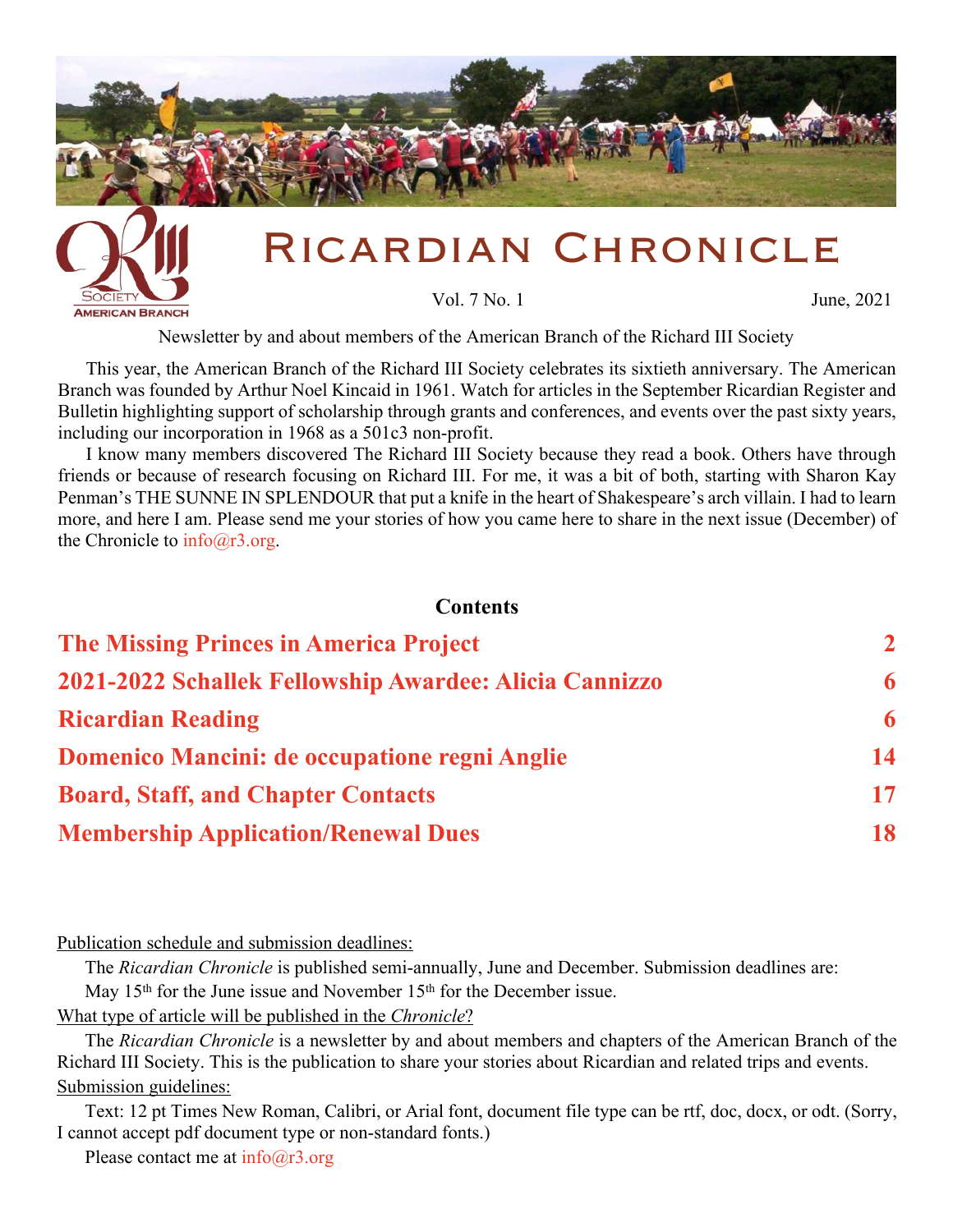# THE MISSING PRINCES IN AMERICA PROJECT



Sally Keil

<span id="page-1-0"></span>Forward to March 2021:

Dear Team Members,

Pretty quiet month, but I am so pleased that we are all continuing to press our way forward, even without the encouragement of a live 'hit'! We've all uncovered mountains of Books of Hours, liturgical music, bibles, religious tracts, etc. **BUT**…..oh, to find that piece of correspondence from Francis Lovell, or King Richard himself, or Edward Brampton, or John de la Pole……

# IF something is out there, we're going to find it!!

Date: March 2021

### **Institutions contacted this month:11**

**Total # institutions contacted to date**: **301 Project Completion: 62%**

**'Hits' this month with description**:

No new 'hits' this month.

**Status of previous 'hits':** No updates on any of our 'hits'. Same as the March 2021 report which is repeated below with highlighting of the 'to dos':

**Falconer Statue in the Denver Art Museum**. Julie Stafford got a return email from her contact in the museum. She apologizes for not responding more promptly but the museum was re-opening some galleries after a major construction project, but *has promised to 'go over to the campus'* and see if she can continue to help us identify the provenance of this statue. We wait to hear.

**Search for Salop Castle:** No new news. From last month's report: 'We have now determined that Salop Castle refers to Shrewsbury Castle. Next step: see if we can find out if it held prisoners in September 1485, and any clues as to who those prisoners might be. The England team didn't agree that referencing prisoners in the castle in September 1485 is in any way significant: they feel that the wording as presented in the H7 account books is standard boilerplate. If so, then this possible clue comes to a dead end. *Perhaps Helena's friends in Shrewsbury may be able to shed some light on prisoners in the castle.'*

# **Edward IV hair sample:**

No new news. From last month's report: 'Philippa reports "Re Edward IV's hair – I've had no response from the specialist at the University of Leuven, no doubt due to everything surrounding Covid. They may be tasked with more urgent analysis on behalf of the pandemic, or could be closed for a while. So leave this with me and I'll try again in the New Year when hopefully we'll get a response. If we don't hear back for whatever reason then no worries as *there is an excellent lab at the University of York* - and was involved in the ancient DNA extraction and analysis for the identification of the king in 2012/13."

# **Henry VII Account Book of 1500**:

Currently *unassigned* due to the departure of Allison Connell from the team.

# **Diplomatic documents at Stanford U:**

Have just this month *(March) been passed to our new team member* Justin Smith for review.

Forward to April 2021:

# Dear Team Members,

Team member Suzanne Sage is bird dogging an interesting theory that I thought I would share. It begins at Lehigh University. The University's Special Collections Digital Archivist sent Suzanne some interesting items; one was a Deed of Release dated 1484 from Pluckley England. The deed was issued in the first year of Richard III, 30, May 1484 but, as far as she could interpret, there was no mention of Richard within the text. The writing was extremely small and most of the time, hard to decipher. She asked for my thoughts on pursuing it. I told her that because it was a primary source document within our timeframe, it meets the first 'hurdle' making it worthy of review. Suzanne pressed on and wrote: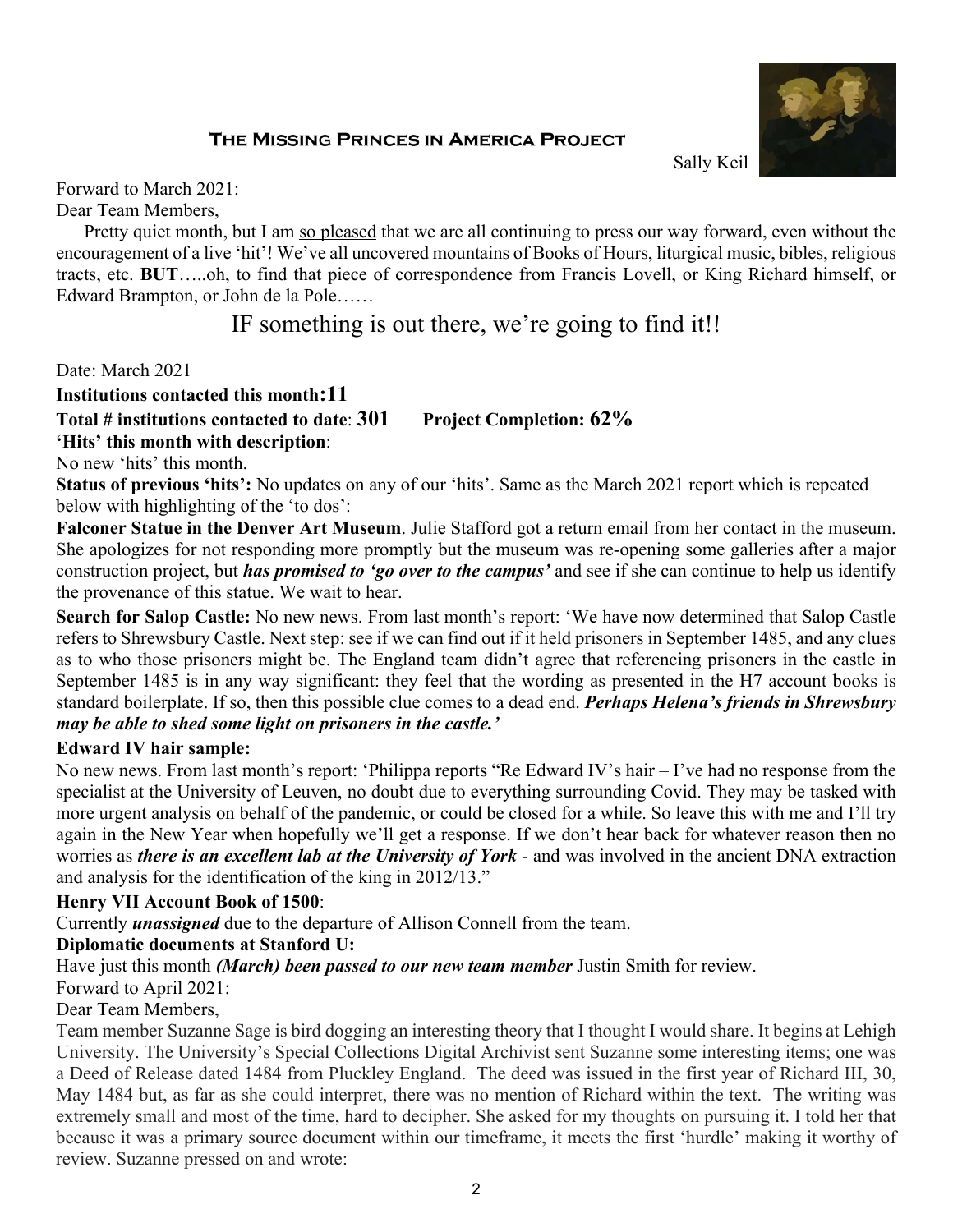"So I did some digging about the deed of release…I found differing information, based on the translation. One version of the deed is granting land to 4 individuals. The other version is three of the individuals are relinquishing the land, called Stacys, to the fourth individual. Richard lll is recorded as the personal author of the deed. I tried to research these four individuals, but so far I haven't found any information on them. I did look more into Pluckley. Pluckley is in Kent. It is 53 miles away from London. While I was studying the map, I noticed Eastwell was nearby…8.4 miles to be exact. Richard of Eastwell automatically popped into my head! I know legend has it that he is a bastard son of Richard's but I don't buy it. Why would Richard recognize two bastards outwardly and keep a third in secret? It never made sense to me. What if Richard of Eastwell was really Richard of Shrewsbury? This is all my wild imagination but maybe Richard lll had the boys secretly transported out of the tower and onto this land in Pluckley. Richard's enemies wouldn't think he would hide the boys in the South, which was hostile territory to Richard. It would make more sense to house them in the North. Maybe Richard convinced Elizabeth Woodville her sons were alive, told her his plans for the boys and that is why she left Sanctuary with her daughters, only 2 months before."

Suzanne has kept digging and reports in with the following:

"The Deed of Sale from 1484 that we spoke about has been bothering me so I decided to look back into it. While researching, I found a feet of fine that was rather interesting. It listed a William Pyx and a John Kingsnoth and is dated 1484 May 9. A William Pyx and a Thomas Kingsnoth are dated on the deed of sale dating 1484 May 1. Both documents state that land was either granted or purchased by these men and the land in both documents is Pluckley! In the feet of fine, 55 acres was purchased by Pyx and some other men. Why did they need all of this land and how, if at all, are they connected to Richard? I think there is something here, especially since Pluckley is so close to Eastwell. I will keep digging into these men and let you know what I come up with! "

**I love my job as the coordinator for all of your efforts, because I get to read about all of your hard work and your exciting theories and discoveries!** We all look forward to whatever information exists about William Pyx and John/Thomas Kingsnoth, and anything else about Richard III's involvements with land in Pluckley in the spring of 1484…537 years ago next month.

Date: April 2021

# **Institutions contacted this month:7**

**Total # institutions contacted to date**: **308 Project Completion: 63% 'Hits' this month with description**:

No new 'hits' this month but lots of continued digging for clues!

**Status of previous 'hits':** No updates on any of our 'hits'. They remain:

**Falconer Statue in the Denver Art Museum**. Julie Stafford got a return email from her contact in the museum. She apologizes for not responding more promptly but the museum was re-opening some galleries after a major construction project, but *has promised to 'go over to the campus'* and see if she can continue to help us identify the provenance of this statue. We wait to hear.

**Search for Salop Castle:** No new news. From last month's report: 'We have now determined that Salop Castle refers to Shrewsbury Castle. Next step: see if we can find out if it held prisoners in September 1485, and any clues as to who those prisoners might be. The England team didn't agree that referencing prisoners in the castle in September 1485 is in any way significant: they feel that the wording as presented in the H7 account books is standard boilerplate. If so, then this possible clue comes to a dead end. *Perhaps Helena's friends in Shrewsbury may be able to shed some light on prisoners in the castle.'*

# **Edward IV hair sample:**

No new news. From the February 2021 report: 'Philippa reports "Re Edward IV's hair – I've had no response from the specialist at the University of Leuven, no doubt due to everything surrounding Covid. They may be tasked with more urgent analysis on behalf of the pandemic, or could be closed for a while. So leave this with me and I'll try again in the New Year when hopefully we'll get a response. If we don't hear back for whatever reason then no worries as *there is an excellent lab at the University of York* - and was involved in the ancient DNA extraction and analysis for the identification of the king in 2012/13."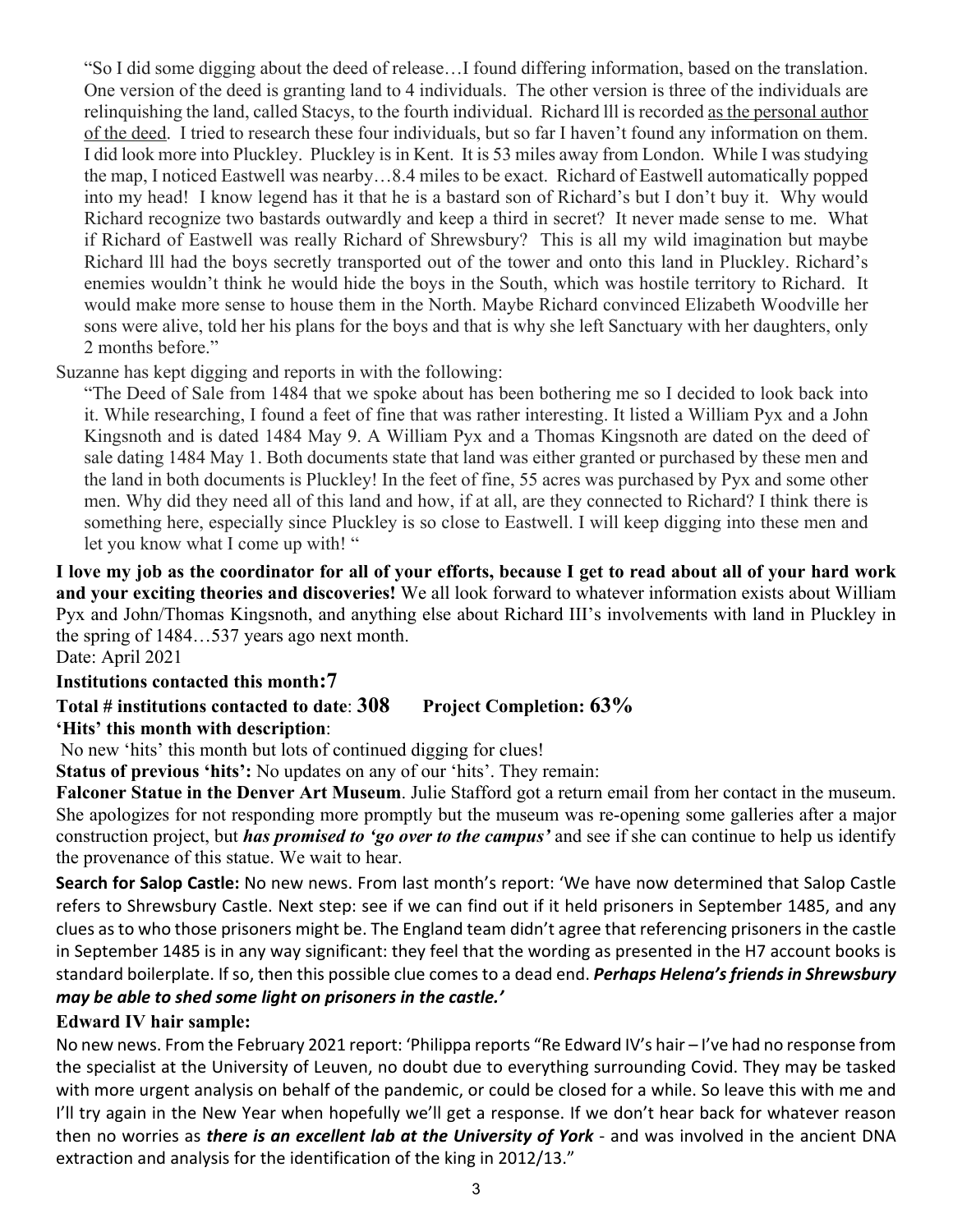# **Henry VII Account Book of 1500**:

Currently *unassigned* due to the departure of Allison Connell from the team.

# **Diplomatic documents at Stanford U:**

Have just last month been passed to our new team member, Justin Smith for review. I'm sure it will take him a while to review these.

Forward to May 2021:

Dear Team Members,

So, there I am, searching for clues in the National Gallery of Art in Washington DC. Our 'bible', the Directory of Collections in the US and Canada with Pre-1600 Manuscript Holdings, says that I should find 5 codices and 67 leaves. Hunt and wander, poke around the web site, try different pull down menus and search statements….and then I type in '1483'. Wow! Look what came up:



The web site says this is a medallion profile of Edward IV who died in 1483. *REALLY?!* Look at that Valois nose! Doesn't look anything like the portraits I've seen of old Ed4. Then, I kept going and look at who else popped up: Edward V.



Pressing on, who else do you suppose I found medallions for? One guess who *this* is supposed to be:





Researched these items and found out they were made by a Swiss medalist, Jean Dassier, and are part of his 'English Monarchs' collection. Dated from 1731……..seems to me to be like a 1700's version of the 'Franklin Mint' commorative coin collections they advertise on TV. *("Now! For a limited time only! This one-of-a-kind, limited edition coin can be yours!")* These medallions illustrate how deeply engrained is the evil attributed to King Richard III. Compare Richard's medallion (above) with Henry VII's (below):

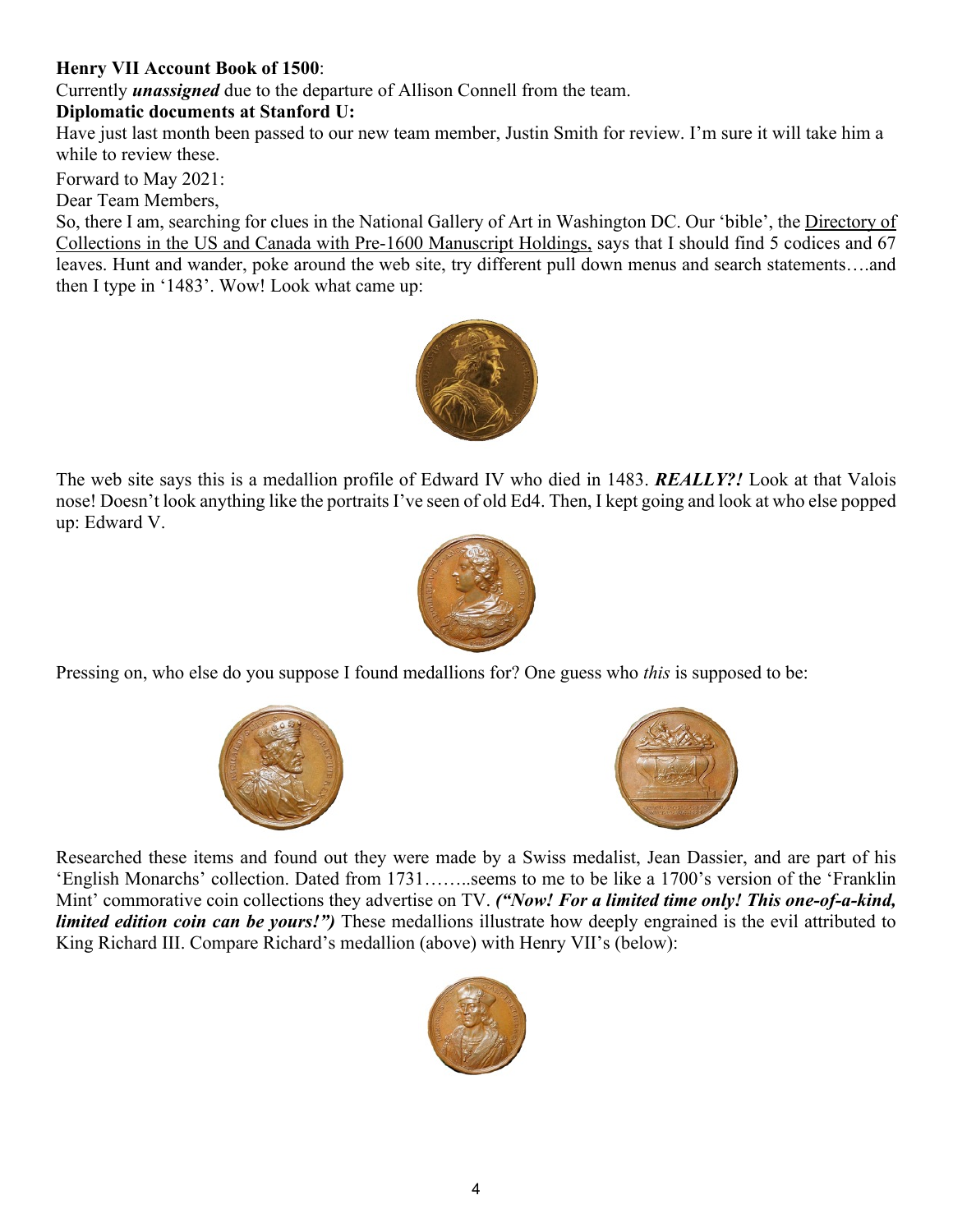Date: May 2021

# **Institutions contacted this month:11**

# **Total # institutions contacted to date**: **319 Project Completion: 65%**

# **'Hits' this month with description**:

No new 'hits' this month but lots of continued digging for clues!

# **Status of previous 'hits':**

**Falconer Statue in the Denver Art Museum**. Julie Stafford got an email from her contact in the museum. She writes

I'm afraid we've had some delays with our provenance researcher as another department had an urgent need for her time, so her efforts have been delayed regarding researching the Falconer. We are hoping that she might be able to start assisting us soon. I do apologize for this disappointment and the additional delays!

**Search for Salop Castle**: No new news. As the report sent to us via Philippa from members of the English Missing Princes team that stated the reference to 'prisoners' was not significant in any way, and that the wording as presented in the H7 account books was 'standard boilerplate', this possible clue may be coming to a dead end. If our USA team member Helena, who has friends in Shrewsbury, is able to shed any light on the idea of prisoners in the castle, we'll re-open it.

# **Edward IV hair sample:**

On May 15th Philippa writes

Hi Sally,

Just to let you know that I've managed to get through to Prof Ronny Decorte at the University of Leuven, at last, and although all is well he sadly confirms the following:

"The COVID pandemic has also impact on our research activities as we had to decide to stop our mtDNA work due to budget reasons but also due to a decrease in personnel. Therefore, we would not do anymore these historic investigations."

 I've asked if he might be able to recommend another specialist lab for the (possible) Ed4 hair but haven't heard anything back thus far, sigh. So leave it with me and in the meantime, I'll have a hunt around. It might be useful if we can **locate an ancient DNA specialist lab over there** - I currently have one on the radar in Canada.

Does anyone know of an ancient DNA specialist lab in the US? Or anywhere for that matter? Let me know.

# **Henry VII Account Book of 1500**:

Currently *unassigned* due to the departure of Allison Connell from the team.

# **Diplomatic documents at Stanford U:**

Are in the hands of team member Justin Smith for review. I'm sure it will take him a while to review these and get back to us.

# **1484 Deed of Sale in Pluckley, Personally Authored by Richard III**

Suzanne Sage is following this thread. Susan Troxell has highly recommended PW Hammond's recent book, The Children of Richard III, for Suzanne's research on any possible "Richard of Eastwell" connection.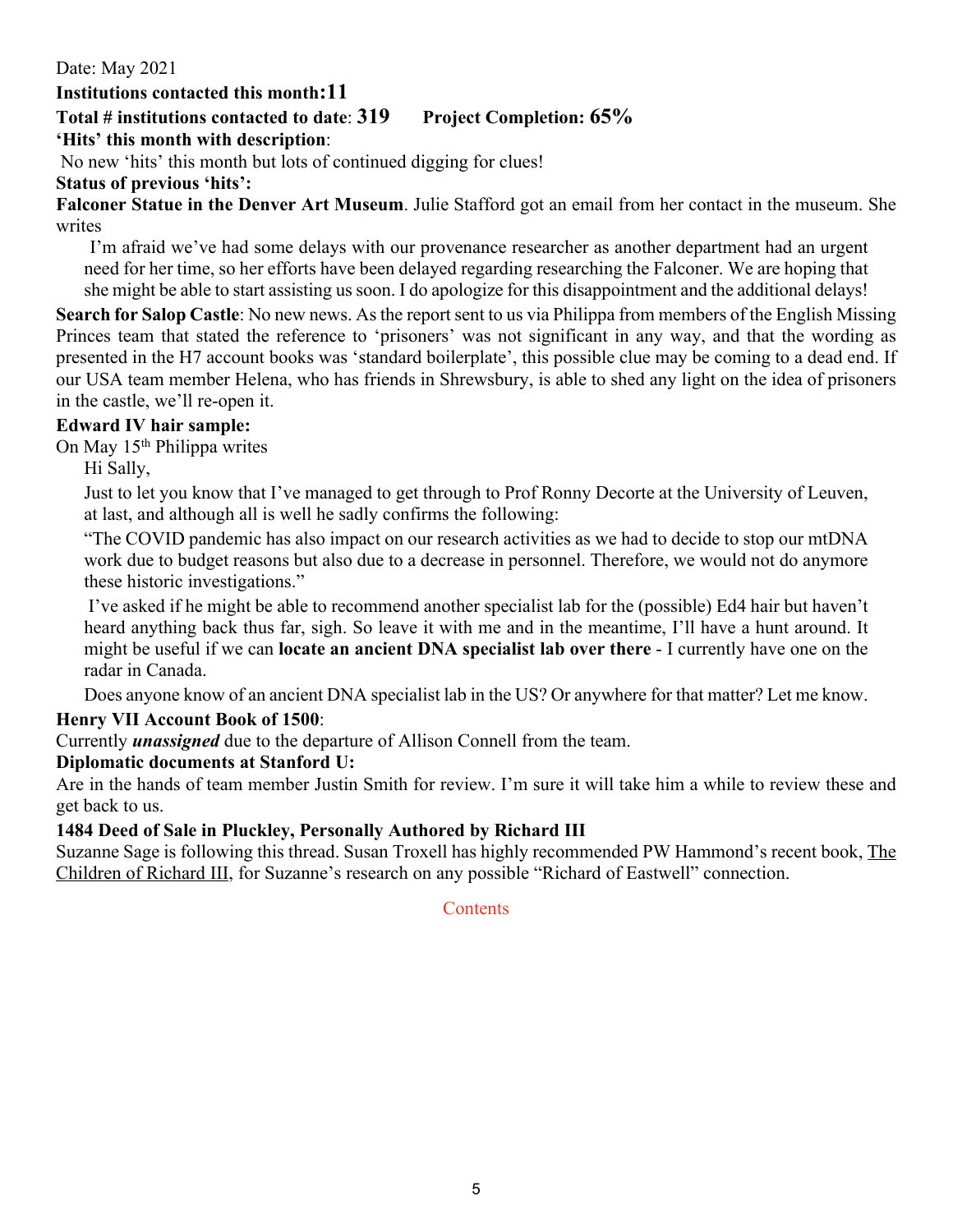<span id="page-5-0"></span>The Schallek Fellowship provides a one-year grant of \$30,000 to support Ph.D. dissertation research in any relevant discipline dealing with late-medieval Britain (ca. 1350-1500). The Fellowship is offered by the Medieval Academy in collaboration with the Richard III Society-American Branch and is supported by a generous gift to the Richard III Society from William B. and Maryloo Spooner.

# 2021-2022 Schallek Fellowship Awardee: Alicia Cannizzo

The Medieval Academy of America is very pleased to announce that the 2021-2022 Schallek Fellowship has been awarded to Alicia Cannizzo (Graduate Center, City University of New York) to support her thesis project, "Matter En Transir: The Transi Tomb and Theories of Matter in the Late Middle Ages." Her dissertation, which is being completed under the supervision of Dr. Cynthia Hahn, focuses on early transi tombs and brings together methods from both art history and the history of science. A summary of her topic follows:

Alicia Cannizzo's thesis investigates the earliest transi tombs from France to England and identifies the cultural contexts beyond the thoroughly explored *memento mori* tradition that gave rise to these odd and affecting tombs. She proposes that the concept of *memento mori*, which reached its full popularity after the earliest transi tombs were created, clouds the interpretation of these objects. Other concurrent concepts regarding the body and its behavior are explored, including theories of matter and medical practice. The behavior of matter in both living and dead bodies was a subject of intense discussion at the university level, exploring questions about how and why the body was reduced to basic components after death and the implications this process



might have on an eventual resurrection. Using biographical information from the earliest tombs she explores links between the commemorated dead and the intellectual culture of the university in a study that hopes to broaden the understanding of the visual culture of death as a whole.

Cannizzo holds a Master's degree from the University of Wisconsin-Madison, where she studied death in the medieval period under Dr. Thomas E. A. Dale and the history of science under Dr. Micheal H. Shank.

#### **[Contents](#page-0-0)**

### Ricardian Reading

Myrna Smith

The most important quality in a leader is being acknowledged as such. All leaders whose fitness is questioned are clearly lacking in force.—Andre Maurous.

**BETRAYAL—**Derek Birks, Annie Whitehead, Elizabeth St. John, Judith Arnopp, et all, Historical Fictioneers, 2020

Wikipedia defines Betrayal as:

(T)he breaking or violation of a presumptive contract, trust, or confidence that produces moral and psychological conflict within a relationship amongst individuals, between organizations, or between individuals and organizations. Often betrayal is the act of supporting a rival group, or it is a complete break from previously decided upon presumed norms by one party from the other Someone who betrays is more often called a traitor or betrayer. Betrayal is also a commonly used literary element, also used in other fiction like films and TV series, and is often associated with or used as a plot twist.

That pretty much covers the stories in this anthology. In time periods, they range from AD 455, (*Death at the Feet of Venus*) when Ambrosius Aurelius (Arthur) finds himself caught between two strong-minded women—but that is not the betrayal that is the crux of the story—down to a sort of mini-family saga over the period from 1849 to now. In between, there are off-ramps to Saxon times (*Love to Hatred Turn'd*), We learn of different kinds of betrayal and different kinds of love. We explore the minds and hearts of knights, courtiers, and pirates (Tony Riches *Drake—Tudor Corsair*, and Helen Hollick's *A Not So Bonney Betrayal*) as well as highwaymen (*Honour of Thieves*, by Cryssa Bazos).

Cutting to the chase, Ricardians will probably be most interested in *Road to the Tower*, by Elizabeth St. John, and *House Arrest***,** by Judith Arnopp. The first has as its protagonist Lady Elysabeth Scrope, who, in the absence of her husband, is asked to deliver her godson, Edward, Prince of Wales, to the care of his Protector in London.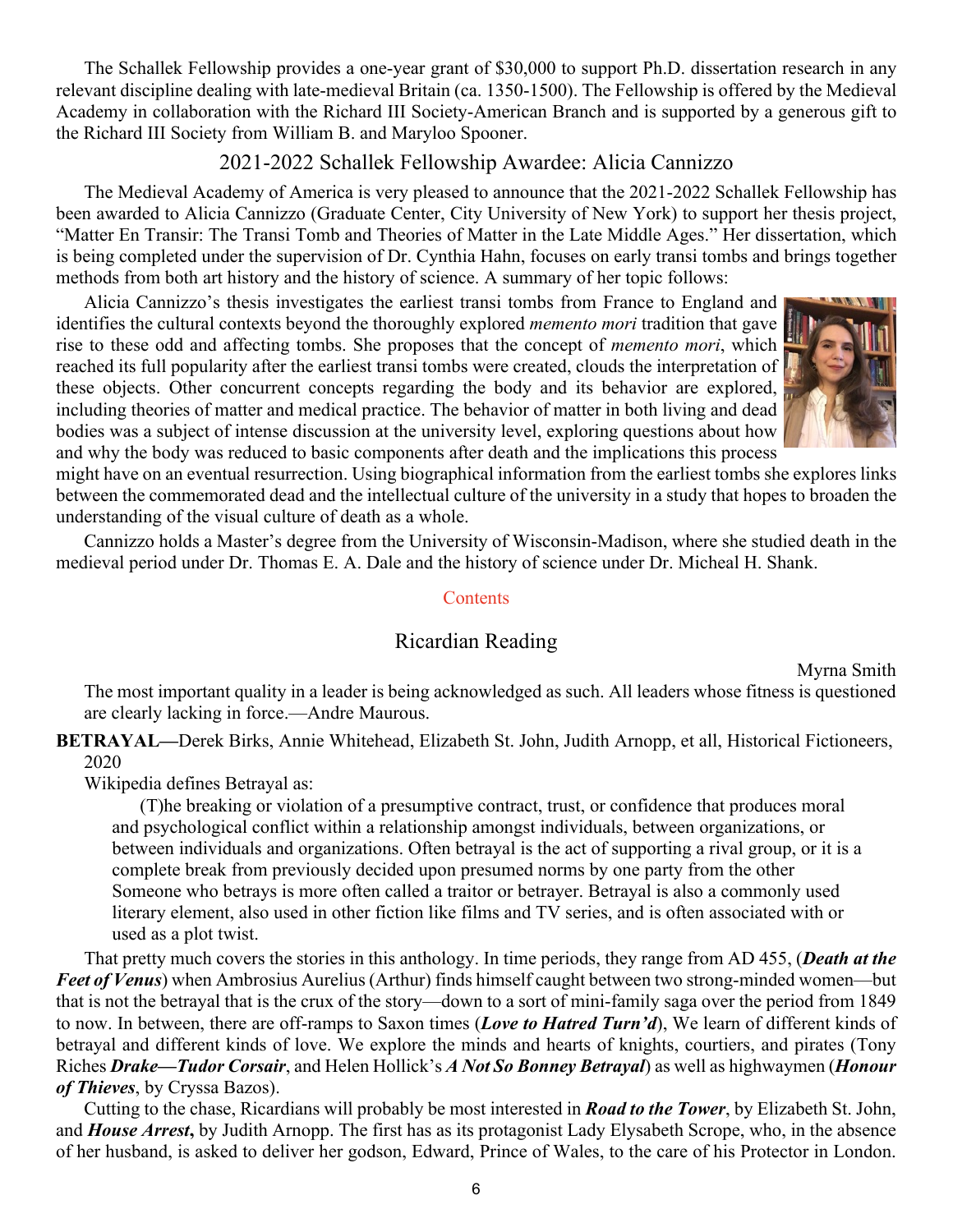During the journey, she is a prey to many misgivings and doubts, and seems to have basis for her suspicions about Richard of Gloucester. But a chance remark from her half-sister, Margaret Beaufort, causes her to wonder if her trust/mistrust was misplaced. Along the way, the sisters engage in some genteel cat-fights, 'genteel' in the sense that no actual hair is pulled.

In the Arnopp story, we see the years of King Richard's reign from the viewpoint of Margaret Beaufort herself; her emotions when she thinks she will be reunited with her son, and when she thinks she is facing the scaffold. Placed by the king under the *House Arrest* of the title, she is so frustrated and bored out of her skull that she welcomes the advances of her boorish husband, Lord Stanley, knowing that she will hate herself in the morning. I can't say I would go that far, but I can certainly emphasize, after about the 83rd month of 2020.

Not all of the contributions will be of equal interest to all readers. We all have our pet periods. But the standard is pretty high, and the authors come with compelling CVs. Ms. Arnopp, for example has had many novels published about her period of choice, including a trilogy about Margaret Beaufort, and she is not essentially anti-Richard.

The Historical Fictioneers, who publish the book, insofar as an ebook can be published, seem to be a loosely organized group of writers and other proponents of historical fiction. Checking out their Facebook page may be rewarding.

#### **YORKIST STORIES—**Michèle Schindler, Ed., 2020

This is also a series of short stories on various WOTR subjects. *Minster Lovell***,** by Valery Alliez, and *Battle of Blore Heath* by Elizabeth George, are concerned with just what their titles suggest, although the latter is an AU story. *Unrest in the Realm***,** by Elizabeth Celeone, is about what actually did happen. Wendy Johnson's *Kings in Waiting* is told from the point of view of a little boy being boarded, along with his brother and sister, in London. Yes, that is the future Richard III.

*The Authority of Mercy* by Jessie Hunter, brings us to the end of the 15th century, an adolescent in the tower of London, and a Christmas star. Robin Kaye's *Remorse* makes us privy to the thoughts of John Howard. *Lord of Justice*, Joanne Larner's contribution, shows the Duke of Gloucester interviewing job applicants and administering justice. This reads rather like an excerpt from a novel, but no indication is given of this. *How Lovell* **Survived the Battle of Stoke Field is just such an excerpt Joan Szechtman's time-travel novel has been reviewed** in this column before, however. Alex Marchant's *Confinement* plays on two meanings of the word. *With Hasty Speech and Trembling Hand***,** by Kit Mareska, introduces us to another Plantagenet, Richard's sister Margaret, as a gangling adolescent who disguises herself as a boy going on a battlefield—not to fight, simply to visit her father.

*The New Reign***, b**y Stephanie O'Neill, has to do with a leftover from the Old Reign, namely Richard III's bastard daughter Katherine. The author does take some liberties here. As far as anyone knows, Katherine Plantagenet was not arrested by Henry VII's agents, and died a natural death. J.P. Reedman's *How Did It Come to This* **i**s subtitled *A Story of Richard, Duke of York***,** which is what it is. The editor's contribution, *Exeter 1477***,** is perhaps an excerpt from a future novel in Ms. Schindler's series about Francis, Lord Levell. *Richard's Reflections***,** by Brian Wainwright, is also about Richard and his friend Francis Lovell, but from another point of view.

*A Crown So Heavy* is a snapshot of the household of the Duke of Gloucester in mid-April 1483, just before he must travel to London. This is the input of Doris Schneider-Coutandin. Finally, *Kindred Spirits: Middleham Castle* is one of Jennifer Wilson's ghost stories, set in the afterlife of Richard III and Queen Anne. If I took it seriously, I might wonder why a spirit has to travel by train and bus. Couldn't they just, you know, *be* there? But I don't think Ms. Wilson intended for her story to be taken that seriously, just enjoyed.

Aside from simple enjoyment, this slim anthology is meant to help support Doctors Without Borders, a worthy cause.

#### **THE AUTUMN BARON: An Unconventional Beginning—**by Michèle Schindler, Las Vegas, NV, 2020

This, like the short story in the previously reviewed volume, is based on the author's biography of Francis, Lord Lovell. So why not make the same research do for books in two different categories? Ms. Schindler has actually turned up some more research since the publication of that book, finding an older brother, John or Janot, who died young. Most of this book has to do with the childhood of Francis and his twin sister Joan, his little sister, Fride, his mother (another Joan) who becomes Lady Stanley, and their various friends and relations. Looming over all of them is the figure of the twins' father, John. In her Afterword, Ms. Schindler expresses a pious hope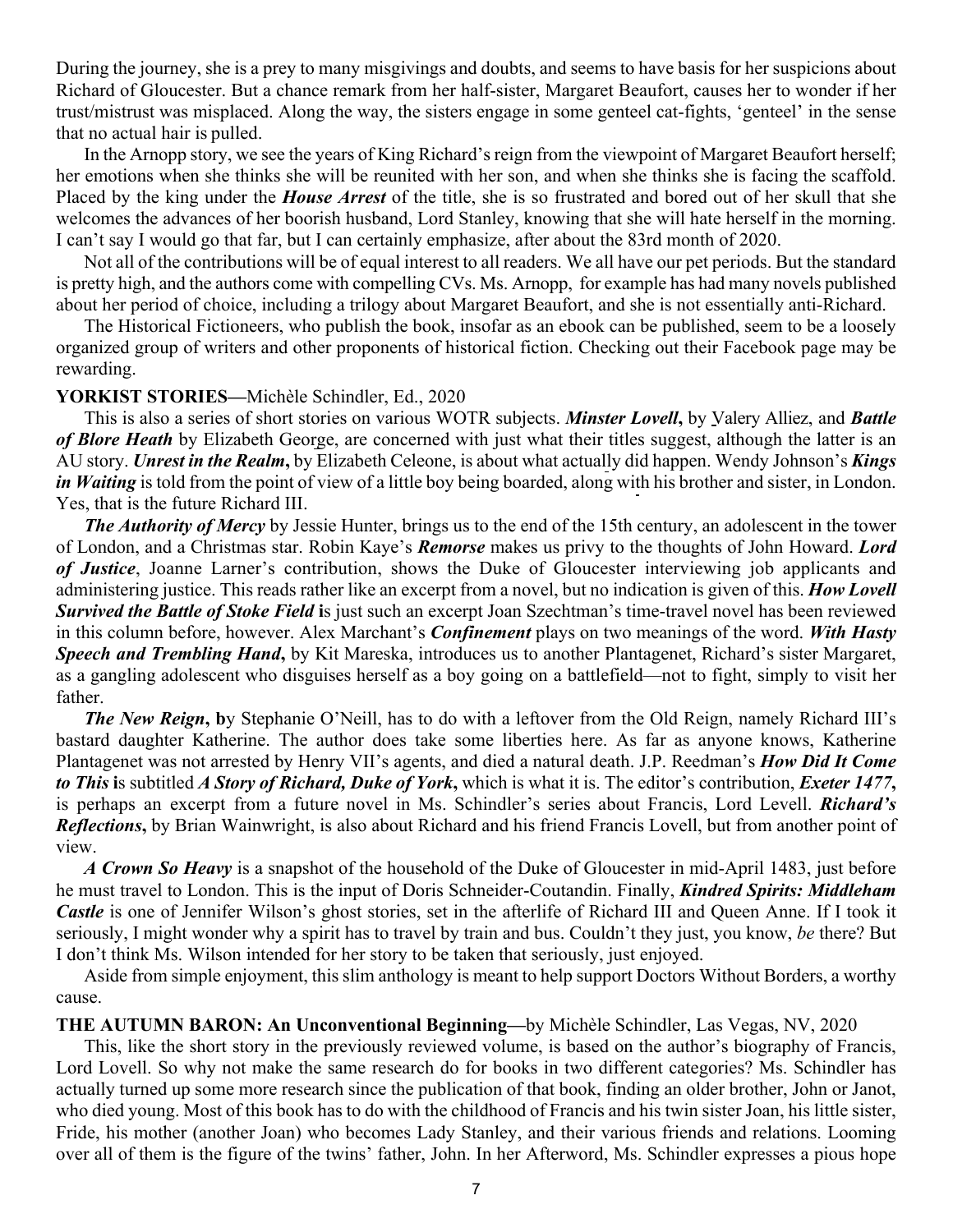that John might not have been as bad as she depicts him. Who knows; he might have been even worse. There have been abusive fathers and other family members for a very long time.

The story is narrated in modern English, but one is only occasionally conscious of an anachronism, such as when a character refers to baby Fride as 'cute.' At the time, 'cute' was short for 'acute,' meaning clever, perhaps a bit sly. This would not describe a newborn little girl. But the sentiment remains the same. There have been adorable babies as long as there have been abusive fathers/ other family members.

This one is definitely intended to be part of a series, so watch for another look at Lord Lovell's life and times. *National armies fight nations, royal armies fight theirlike; the first obeys a mob, always demented, and he second a king, usually sane.—*Maj. Gen. J.F.C. Fuller.

### **I, RICHARD PLANTAGENET, THE PREQUEL, PART ONE: THE ROAD FROM FOTHERINGHAY—**J.P. Reedman, Kindle, 2020

J.P. Reedman is, all by herself, a cottage industry in producing Ricardian fiction, although she also writes on other Medieval and pre-Medieval subjects. She does have a more specialized interest in Richard III, as evidenced by her previous trilogy: *I, Richard Plantagenet: Tant Le Desireee; I, Richard Plantagenet, Louyalte Me Lie; and A Man Who Would Be King***.** These trace the adult Richard's career from his first real battle at 18 to his rule as King.

The book being reviewed opens with the adult, crowned, Richard musing on what has gone before, starting with his childhood, as he recounts events from the death of his little sister when he was about four years old, to when he left the wardship of the Earl of Warwick at fourteen.

And a traumatic decade it was. True, a child of that age would not have been able to recount events in such detail and with such feeling, but it is not the child recounting them. It is the adult with his adult knowledge and viewpoint. Still, the adult remembers what it was like to be a child, and to be impressed by the 'subtleties' at a banquet the huge cake rolled in on wheels, with a jester popping out of it. And he also remembers what it was like to be a child and exposed to the cruelty of his family's enemies, and the occasional rough kindness.

The story runs a little long. There are few books that could not use a bit of judicious blue-penciling. But it holds the reader's interest, even if he/she has to take a real-life break from time to time. Take a deep breath, though. The fact that this is Book One must mean that another volume is in the works, probably filling in the gap from Richard's fifteenth to eighteenth years.

I'm looking forward to it. In the interim, I will research what to call a five-book series. A "quintology," maybe?

Besides those mentioned, other books by J.:P. Reedman on Ricardian or semi-Ricardian themes include: *Sacred King, White Roses, Golden Sunnes, Secret Marriages, Blood of Roses, Ring of White Roses, and The White Rose Rent*. She has also authored what she calls the Medieval Babes series, a couple of books about Robin Hood, and some one-offs, including stories of time travel, King Arthur, and Stonehenge. Check out her website for the latest news of these.

**RICHARD III: Death and Resurrection—**Martin Litherland, Sue Pennykid ed., Independently published, 2019

Your reviewer has herself perpetrated a bit of light verse from time to time, some of which has been seen in this column. I don't know if that would qualify me to, or disqualify me from, critically reviewing a book of poems. Therefore, let me state that the opinions expressed herein are my own, and to be taken for what they are worth.

That said, I do not feel that rhymed couplets are the best medium for a poem on a serious subject. Which doesn't mean that a light versifier cannot write in a more serious style. (For an example, look up Carolyn Wells on your search engine.) I have not done it myself, but it can be done.

Some of them, however, strike exactly the right note; for example, The Gravedigger:

Too small it were.

I told abbot 'ole were too small.

'E 'ad just marked up them floorestones

I 'ad to dig.

And:

Look at my bones And look again And mark that curvature of pain. What do you see?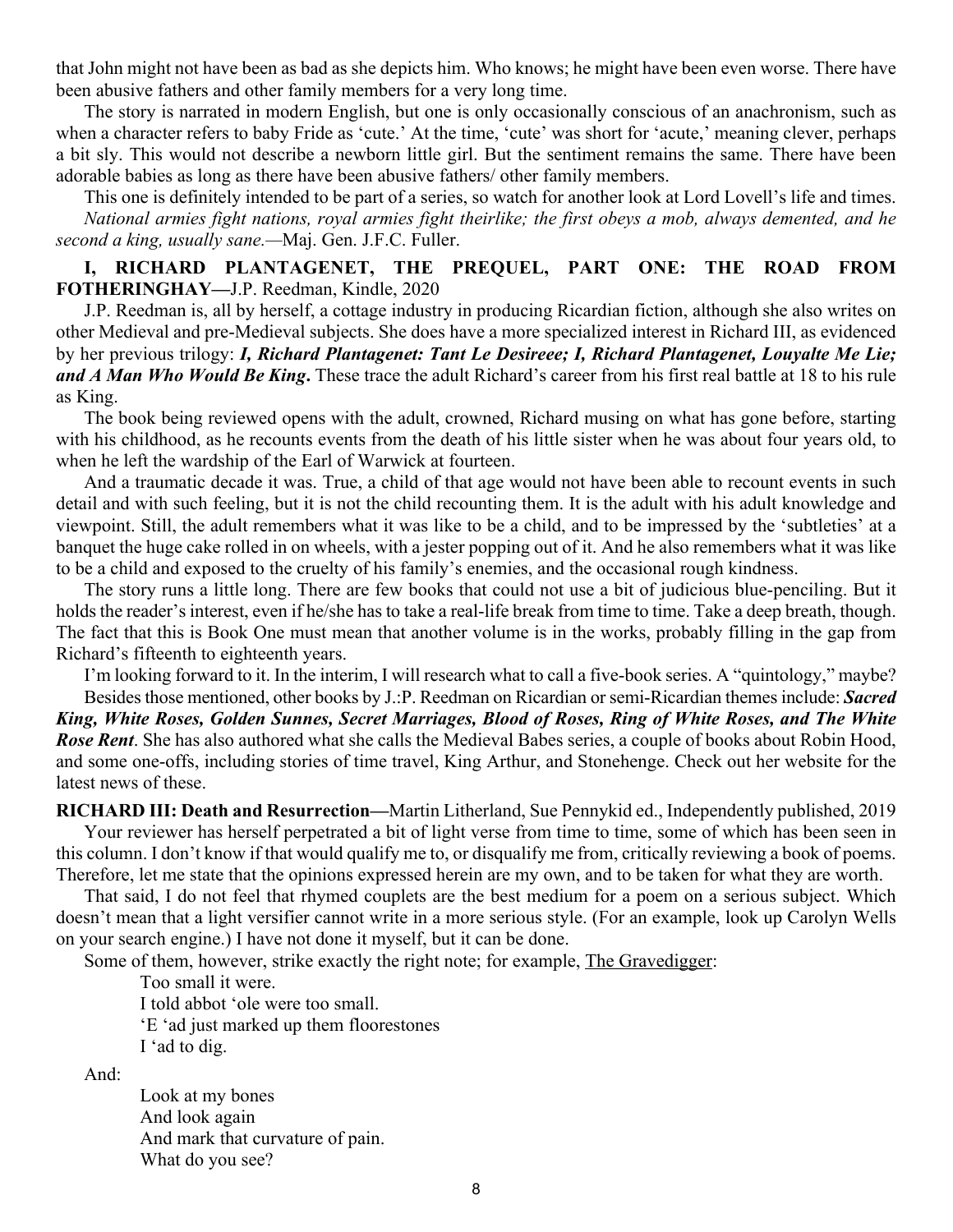What do you know?

Or (not exactly a couplet):

On to Leicester, on to Leicester The horse-bound corpse the city nears. Those stabs of hate, those bloody smears, That paper crown, those rebel jeers Will echo down five hundred years.

Some have a fittingly mocking air:

The Duke of York, he has four sons Up to many a trick Playing at knights, playing at kings, Ned, Eddy, George and Dick.

Back in Time to Bermondsey asks us where would we go?

Calvary? Hastings? Towton in the snow?

Nights with Nefertiti along the Nile?

Getting Mona Lisa to hold her smile?

…The green grassy knoll? The *Mary Celeste*?

And proposes an answer to the fate of at least one of the Princes.

The author imagines Harold II and Richard III one-upping each other in Heaven, and a take-off on the Great Pretender. And finally, though it is in the middle of the book, there is an ode to King Power, or how the Leicester City Football Club won their League's title in 2016, at odds of 5,000 to 1. Sounds rather like the Cubs on this side of the pond.

The poet describes himself as a 'wandering geologist,' and he does seem to have led an interesting life. Some of his other writings, and other books by Pennykid Publishing, are available on Kindle.

*(I think I must have read and reviewed the following book at some time, but I have no memory of doing so. I have no memory of a lot of things. My now-grown children often tell me of experiences that I have, thankfully and understandably, erased from memory. Am I being gaslighted? Am I gaslighting myself?. In any case, I am giving this particular story another go.)*

#### **IN THE SHADOW OF THE CROWN—**Susan Bowden, Bantam, NY, 1987

Joisse Radcliffe, the heiress of a moderately-sized Northern estate, is resisting the idea of going into a convent. She wants to marry, instead. She has no suitor in mind; she just prefers marriage to being a nun. As her aunt and cousin—particularly the former—remind her, the possibility of someone asking for her hand is minimal. She is deformed, with one leg shorter than the other. Finally, she sees no recourse but to run away, which she does…and runs right into a band of brigands. No fear, she is rescued by Our Hero, Tom Thompson. A rather plebeian name for the hero of a romance, no? That is because he is a plebe, a middle-management horse groom to the Duke of Gloucester. Now responsible for the life and safety of a high-born lady, he decides the best thing to do is to take her to the home of his employers. And that is how Joisse becomes a lady-in-waiting to the Duchess. The story follows the careers of Tom and Joisse from 1482 to 1485. Tom, being in charge of a contingent of warhorses, travels with the duke on a number of memorable occasions. Joisse's adventures are somewhat more circumscribed, but she is also an eyewitness of some important events. Parallel with these, their forced acquaintance ripens into friendship, and friendship ripens into love, in spite of the difference in their status, and the fact that everyone, including the Royal family, advise against it.

When it looks like all will be worked out and Joisse will get her inheritance and Tom as well, their romance is stymied by Tom's stubborn pride. But a compromise is reached that will satisfy both of them And, that brings us to the end of Book One.

The Interlude skips over the next 50-odd years in which nothing of note happens, and takes up again in 1536. Tom is a fairly prosperous horse breeder, starting with the mare that King Richard gave him. Tom and Joisse's grandson, Phillip, is intended for a career in the Church, not being the same strapping, muscular type his grandfather was But he can sing, which is much valued in clerical life. He doesn't know it at the time, but that has limited potential for career advancement. This is especially true after he becomes involved, however innocently, with the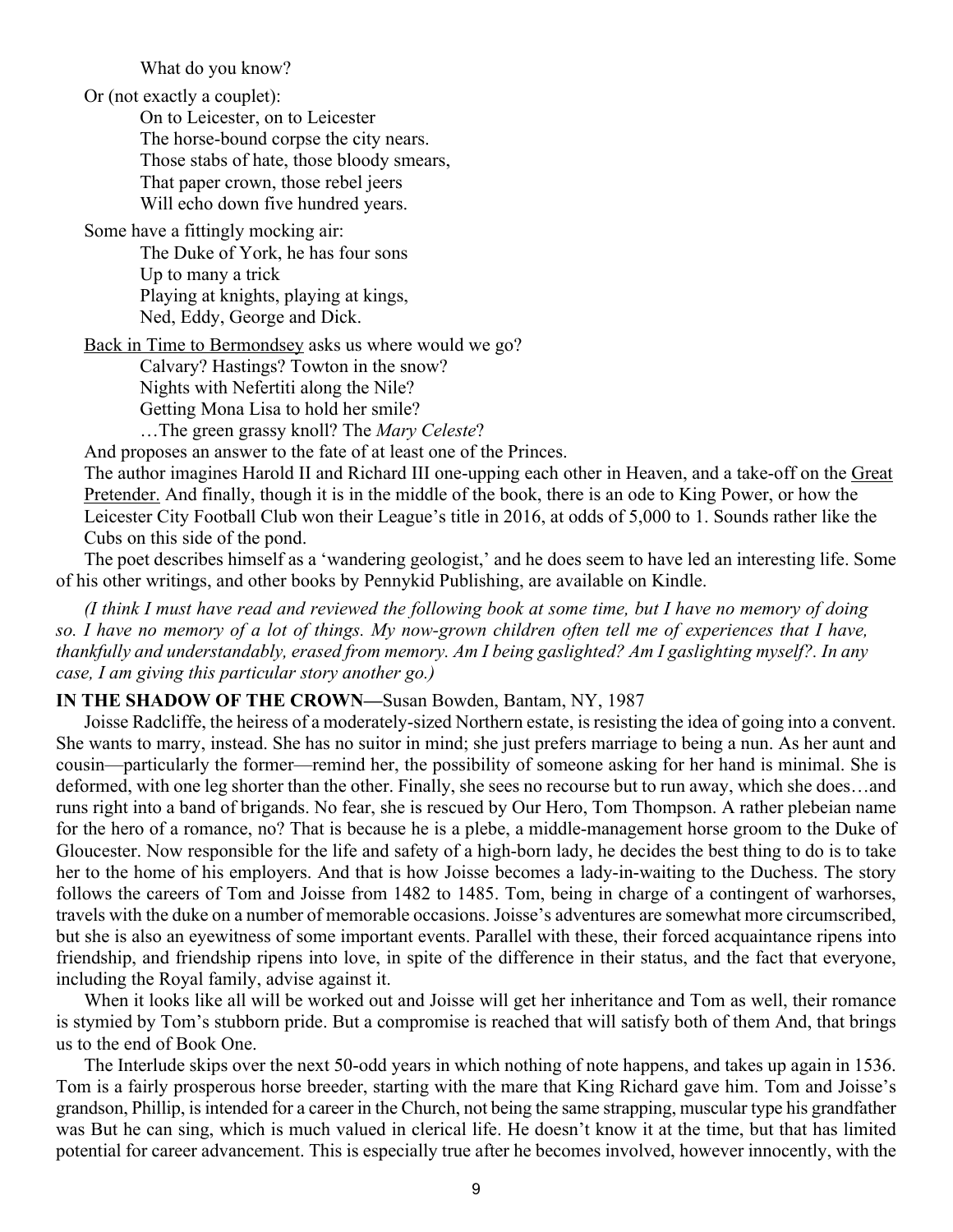Pilgrimage of Grace. Robert Aske, one of the leaders of the Pilgrimage, is an important secondary character. Phillip also becomes involved with a woman much above him in status. (Where have we heard this before?) One difference, though: he does not rescue Laura Metcalfe, but her brother Piers. They not only owe him a debt of gratitude, but generally sympathize with him. Doesn't mean all will go smoothly for the ill-assorted lovers.

Tom Thompson dies in this part of the story—on his feet, defending the memory of King Richard—or mouthing off about Tudors just once too often, however you want to put it. Joisse tells her grandson the story of how his grandparents met and married, and gives him a scroll and a token. It seems that she has a dream of returning to her ancestral home. She never gave up the title to it, her cousin acting only as her tenant. His son, the current tenant, (and villain) is in arrears and she wants her inheritance back. She wishes Phillip to go to the King (Henry VIII) and establish her claim. That is where the scroll and the token—a ring that belonged to Elizabeth of York—come in. Phillip does get an audience with the king, and it seems that things are going swimmingly. Then he blows it by asking to visit Aske in prison.

No worries, all will be worked out in the end. Joisse returns to Radcliffe Hall, and Phillip can look forward to marriage to the now-widowed Laura Metcalfe Radcliffe. Speaking of names, the title page to this paperback, states that the copyright was held by Susan Bowden Twiddle. I can see why she didn't use her full name as the author. But the novel is far from twiddle or twaddle. It is a good example of the genus Historical Romance, with all the appurtenances thereto, including a couple of black-hearted villains, one in each half (one is Welsh). Ms.—er— Bowden gives a flavor of the 15th-16th centuries, and throws in some details about medieval horse breeding. The only thing I can see that she gets wrong is a reference to Thomas Howard, Third Duke of Norfolk, being named after his grandfather 'who fought for King Richard at Bosworth.' That was John Howard, though Thomas Howard (later the 2nd Duke) was also there, and survived.

Conclusion: Not a bad way of distracting oneself during lockdown. If you can get a copy of this novel, and are no longer in durance vile when you see this review, read it anyhow.

*First there is the All-Highest (theKaiser), then there is the Cavalry Officer, and then the Cavalry Officer's horse. After that,there is nothing, and after nothing is the Infantry Officer.—*German Imperial Army saying.

### **RICHARD III AND THE BATTLE OF BOSWORTH (Retinue to Regiment)—**Michael Ingram, Helicon Press, 2019

The blurb on the back cover of this trade (oversized) paperback tells us that "This is the story of two very different men Richard III, the Plantagenet King of England, and Henry Tudor, and how they met in battle:" Yet it contains a portrait of neither one, unless you count the photograph of Richard's bones. Rather, it is, as entitled, the story of the battle, and the men—of all ranks—who fought in it. Not to mention a few women, who did not fight but most certainly were pulling strings backstage, to make a mélange or hash of several metaphors. There are many photographs of armor and weapons, on live models, and of other battlefield gear, including banners. The latter, such as those of John Howard, on Richard's side, and John de Vere, on Henry's, are shown in full color, but not full-size, nor even to scale. The banner for a knight would average about 5 yards, and one for a duke 13 yards—even more for a king, or a person with royal aspirations. It is easy to understand why a standard-bearer had to be a man of pretty sturdy build.

Whatever their body type, many of the soldiers in these battles would qualify to be called "Iron Men." This is particularly illustrated by the findings at Towton battlefield—a tragedy at the time, but now a treasure trove for anthropologists. Of the anonymous bodies, known to us only by numbers

Towton 16, aged 46 to 50 years (the oldest of the group) had received a blade wound to the left side of his face through his mouth, splitting his jawbone and causing a secondary fracture to his chin. The fact that this had happened around 10 years before Towton, and that there were no signs of infection, is testament to the surgeon's skill and also 'Towton 16's good fortune.

Not to mention his general toughness. There are even instances of battlefield skeletons with healed amputations, if you can imagine it.

But if you were thinking of Medieval warhorses as being along the lines of Shire horses or Percherons, think again. The normal military house was more like 15-16 hands, the size of a modern hunter. Other types of houses, for 'other ranks,' ranged downward to the jennet at 13-14 hands. There were draft horses, used as pack animals and to pull wagons and artillery, but they too averaged 13-14 hands, simply built for endurance rather than speed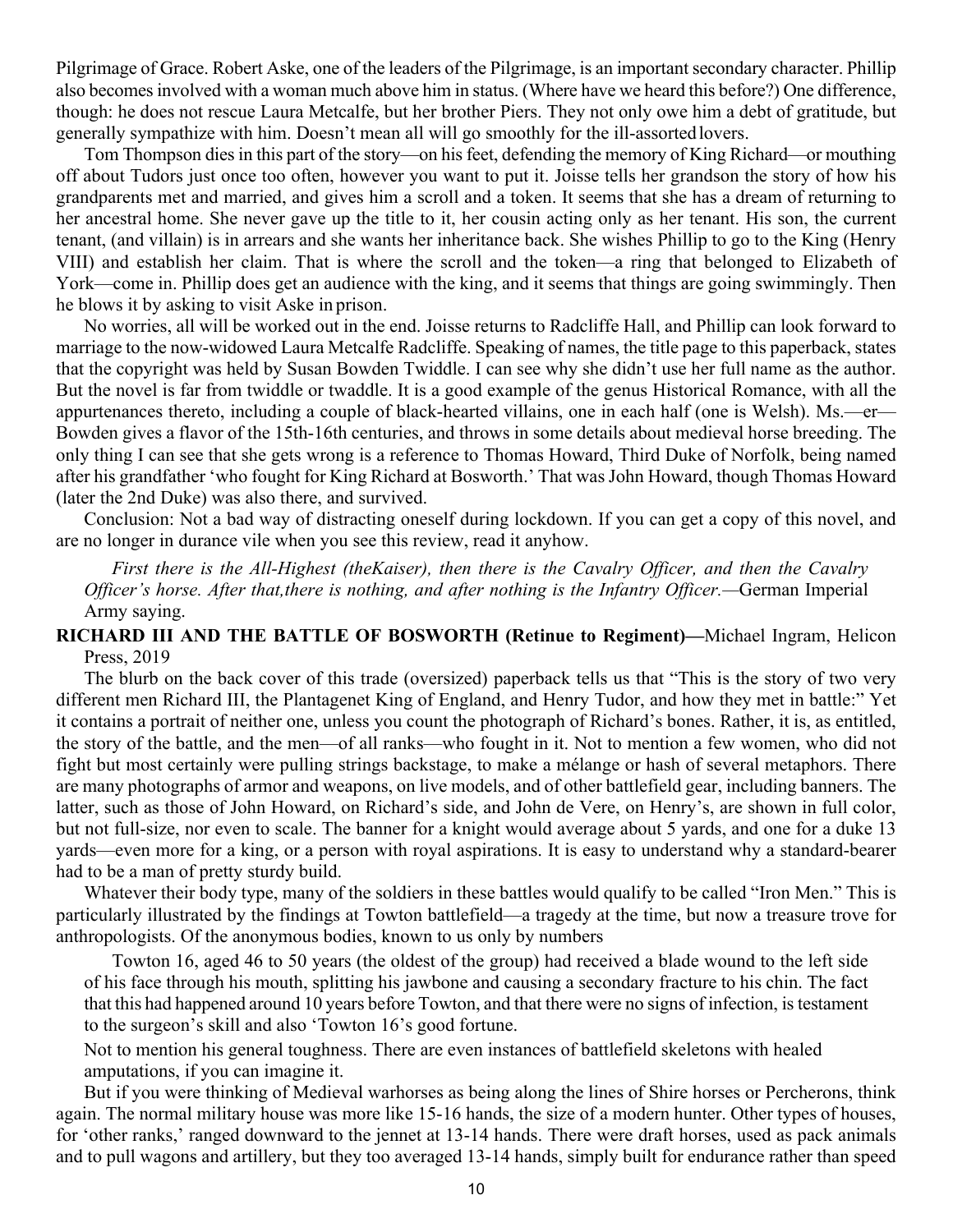or agility. There is much data about artillery and other weapons; mostly the 'other weapons,' as artillery was notably unreliable. Its efficacy was no doubt as much psychological as practical.

Mr. Ingram's book is more than just a dry recital of the material aspects of the battle. He goes into an in-depth discussion of the political side of it, also. After a few chapters on background, he devotes alternate chapters to the two leaders. These chapters are subdivided by geography, e.g., that person's interaction with the governments of France, Burgundy, Spain, Scotland, et.al. Especially interesting are the relationships between the rulers of England and Scotland, and that of Henry Tudor and the French Royals: Louis XI, his son Charles VIII, and his daughter, Anne de Beaujeu, called 'Madam La Grand,' the regent for her younger brother. I like to translate that epithet into the vernacular, as 'Big Momma.' Not that Madame was an outsize physically. Ingram describes her as 'very erect, with slightly protuberant brown eyes,' and her portraits show a young woman of average size who might have been fairly attractive except for a permanent scowl. Ingram credits Big Momma with the following:

Madame sent a letter to towns across France telling how Henry and Jasper had arrived in France and that they intended to support Henry at 'recover the Kingdom of England from the enemies of the French crown.' Bizarrely, it also described Henry as the younger son of the late Lancastrian King Henry VI Perhaps knowing Henry's tenuous claim to the throne, it was done to give him more credibility.

It would also seem to have been Anne who was responsible for supplying Henry with money, men, and other needful things for his invasion. Hmm…

Michael Ingram tries to be middle-of-the-road and strictly neutral in his judgment of the leaders of the two sides, and their followers. Of course, 'neutrality' can have different shades of meaning. During World War II, for example, there were nations who were 'neutral' on the Axis side (Spain), 'neutral' on the Allied side (the US before Pearl Harbor), and truly neutral (Switzerland). In Plantagenet v. Tudor, the author seems to be charting a course between the latter two, but a brief remark or two shows he might lean just a little toward Richard. Only a hair, though.

There are the usual maps, family trees, time-lines (from the early 15th century to 2015), etc. While there is an index of people and one of places, these are not further subdivided. If one wishes to read about Richard's relationship with the Yorkshiremen, or Big Momma's relationship with the truth, one has to track down all references—a minor but niggling annoyance.

#### *If you're in a fair fight, you didn't plan it properly.—*Nick Lappos

**RICHARD III: The Self-Made King—**Michael Hicks, Yale University Press, New Haven, 2019

I realize that this is an academic work, not intended to be light reading for the general public. But that should be no excuse for:

- � sentence structure so turgid and dense that phrases often have to be read two or three times to make sense;<sup>1</sup>
- sentences log enough that two of them—or less—could make a paragraph.
- paragraphs taking up an entire page;
- inconsistent punctuation—sometimes changing from one line to the next. The author seems to have a love/hate relationship with commas, but he is a habitual colon-izer, and is semi-conscious of semi-colons.<sup>2</sup>

The author is certainly up-front about his thesis. On page viii of the Preface, he states: "…that Richard's purported bones at Leicester reveal him to have been a hunchback (a sufferer from scoliosis) has rehabilitated a key element of the Tudor legend. It enables this book to employ the testimony of such Tudor writers as the Crowland Chronicle, Sir Thomas More, and Polydore Vergil that have been over-disparaged for so long…" This turns the principle of *Falsus in uno, falsus in omnibus* on its head—correct about one thing, right about everything—and he isn't even right about that. In another place, he writes that examination of Richard's bones 'has substantiated much Tudor testimony about the king's physique, health, appearance, and even temperament." How bones testify to one's temperament is not explained.

Hicks perpetrates such bloopers as "Thomas Hungerford's own property, held jointly with his widow..." (huh?). It is not the grammar and punctuation that is so objectionable as the lapses in logic and moral equivalency. Often a possibility becomes a fact in the next paragraph, and a 'may be' is treated as an absolute truth. Hicks is the King of the May.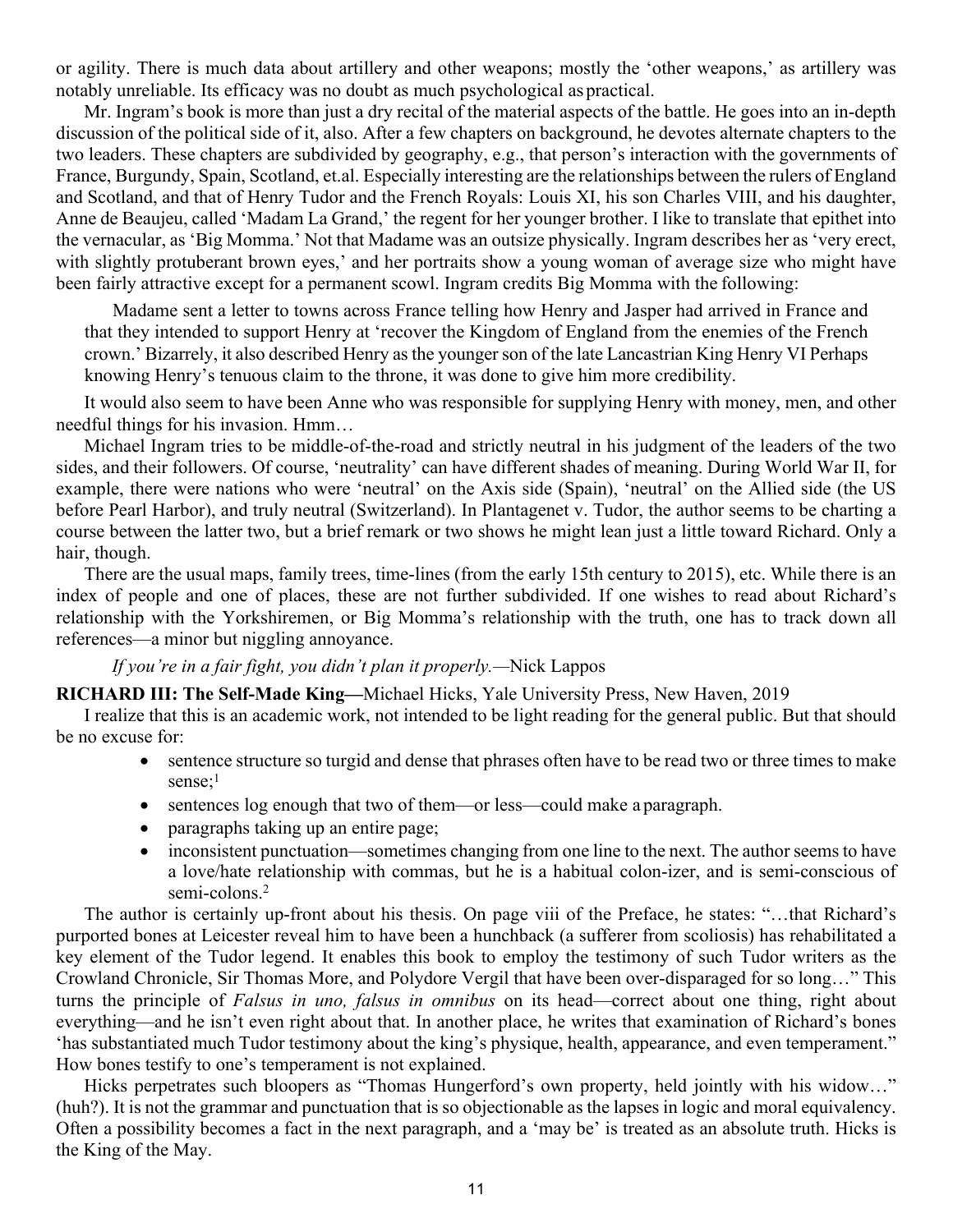Having set the principle that an historical figure should be judged by the standards of his own time, not by ours, Hicks proceeds to judge Richard by both standards, and finds him falling short of both. For an example, he discusses the Harrington estates, which were to be inherited jointly by two sisters, Anne and Elizabeth, except for Hever Castle, which was held by their uncle James Harrington, 'in tail male' (i.e. a female could not inherit) Richard backed Sir James in 'stealing' this part of the inheritance from two innocent little girls, who could not inherit it in any case! Thank goodness they had Lord Stanley to protect them by marrying them to two of his relatives.

On page 92, he accuses Richard of piracy. On page 93, he says that "Richard did not even take ship except for the invasion of France." Not only does he portray Richard as as a sort of Pirate of Penzance, but manages to imply without actually saying so, that it was Richard, Duke of Gloucester, who invaded France rather than Edward IV. Also, on the subject of the invasion, Richard "and some others were discontented with the peace treaty of Picquigny" but he omits to mention that he refused the payment of a 'tribute' (bribe) from France. However, he takes pains to inform us that "King Louis softened the blow with splendid presents...precious plate and well-accounted horses." Without actually saying so, he manages to leave the impression that Richard did accept a bribe—which was more likely a diplomatic gift that he could hardly turn down without insulting the French king. Maybe Richard considered it was a way to recoup part of his expenses for the abortive 'invasion.'

Where Richard is concerned, Hicks finds events that might be considered to be neutral actions are grounds for suspicion. "Richard formally moved the bodies of his father and his brother Edmund to be interred at Fotheringhay. His older sister, Anne, recently deceased, was also honored…he did not honor his other sisters, Margaret, Elizabeth, and Ursula" Margaret and Elizabeth were still alive. Ursula had died in childhood many years before, as had several of Richard's brothers, and no doubt had the full honors of the Church at the time.

In Chapter 10, which deals with the summer of 1483, Hicks says that Richard 'made himself Protector,' then says Edward IV appointed him as such, but meant him to be only head of a Protectorate Council Hicks has a deep knowledge of what everyone's intentions and motives were.

I could go on for much longer, but for the sake of my blood pressure and the reader's patience, I will try to bring this to a Conclusion: Acting on my kind nature that tends to give people the benefit of the doubt, and knowing that Michael Hicks has written much better books<sup>3</sup> in the past, I can only assume that, as he is an emeritus professor and 72 years old, he has reached the garrulous state of his life. But I hesitate to do that, as I am older than he is. Maybe I have attained the garrulous stage as well.

- 1) Example: of the Council meeting in the Tower, Hicks writes: "Those who seized [Morton, et. al.] were Richard's retainers Sir Charles Pilkington and Sir Robert Harrington, and, highly significantly, Thomas Howard, son and heir of Lord Howard. Not + only was he the prime mover...." No doubt the  $+$  was a typesetter's error (if anyone sets type nowadays), but it is hard to determine who 'he' refers to: John, Thomas, or Richard. It is the last-named—I think.
- 2) Colons are often used in place of commas. But then there is this: "Where there were vacancies it was men known to Richard who filled the gaps: clerks, lawyers and retainers who had served him as duke." This is a correct usage of colons, so he does know better.
- 3) Hicks has no hesitation about quoting his own works in the bibliography and footnotes. And why not? He is a recognized scholar of the period. But if the articles, books, etc., that he cites were adequately researched from original sources, why not quote the originals without asking us to simply take his word for it? And it does sound rather odd when he occasionally refers to his body of work in the text as 'Hicks."

*Finally, a few words about those devilish little imps haunting all authors, transcribers, copyreaders, and editors who have ever lived.*

**BETWEEN YOU AND ME: Confessions of a Comma Queen—**Mary Norris, W.W. Norton & Company, NY, London, 2018

The art-work on the dust jacket of this book shows a crown made up of commas and other punctuation marks. Ms. Norris's credentials are impressive, as a long-time copy editor for *The New Yorker*. (Do you realize that brief paragraph was a minefield? Is it art-work, art work, artwork? Copy-editor or copy editor? Minefield or mine-field?)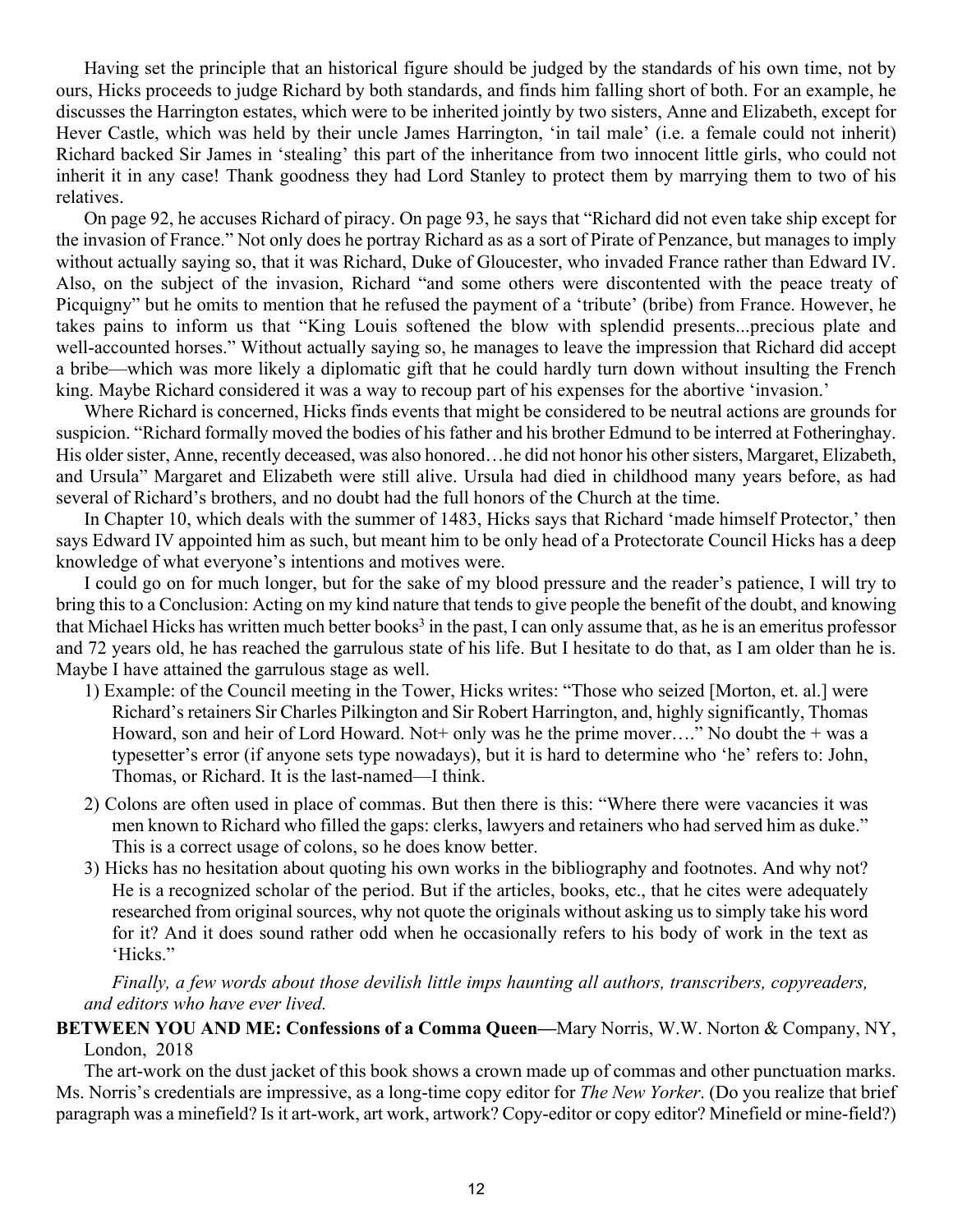I will readily admit that I need a copy editor, however spelled, as much as anyone. I am capable of making dumb and/or careless mistakes. I still have to stop and think: Is it it's or is it its, and even then I will sometimes get it wrong. I remain conflicted by "Whom." Whom does it matter to? To whom does it matter? Who cares?

Norris breezes through this book like the acquaintance or co-worker who always makes you chuckle, even when you don't agree with them. She has, as we all do, her own set of hobby horses. (hobby-horses?) With her fourth chapter, which echoes the book's title, I find myself in complete agreement. It is not so much the "between you and I" phrasing that sets my teeth on edge as the bringing in of a third person. "Give it to George and I"? No, no, a thousand times no!

Add to punctuation facts that I didn't know: "In German, every command takes an exclamation point. One imagines that Germans bark at each other a lot" On the other hand, in Spanish every question rates two question marks. one upside-down. Does this mean that Spanish speakers are nosier or more curious than others? Another tidbit: The author devotes several pages to the Paul A Johnson Pencil Sharpener Museum, in Logan, Ohio, where she was enraptured.

Don't miss it, if you happen to be in the neighborhood. Admission is free.

Just for fun, Ms Norris throws in some prize bloopers collated over the years. E.g., "We invited the strippers, JFK and Stalin." "This book is dedicated to my parents, Ayn Rand and God." She defends the right of a reporter to report, in full, the use of obscenity by a source, but also recounts how one editor cut a reference to Junior Mints in a story. When asked why, the prim response was "A *New Yorker* writer should not be eating Junior Mints." Though she arrived at *The New Yorker* well after the golden days of Thurber and his contemporaries, she got to know a good many eccentrics and shares her fund of stories about them.

If you are an aficionado of language—and you should be, if you speak, read, or write at least one—get this book and enjoy it, accompanied by Junior Mints or not, as you choose.

*DICKON*—Gordon Daviot (Josephine Tey), Heinemann Educational Books Ltd., 1966 [Review by Pauline Calkin]

It is unknown when the author of *The Daughter of Time* wrote this play about Richard III—Laurence Olivier has said that she brought him the play in 1944\*—but it was published posthumously in 1953. It opens with a domestic scene in the king's private apartments at Westminster palace in January 1483. Present are Edward IV, Anthony Woodville, Richard Grey, Lord Hastings, the Duke of Buckingham, and the Prince of Wales. The Prince is playing a game with counters similar to the modern tiddledywinks while the men are discussing preparations for a projected war with France. Richard of Gloucester enters, and, while playing with the counters, he complains about the Privy Seal's office as a home for indigent gentry— "[o]r at least for such of them as can afford the original bribe. I haven't yet discovered what they all do. One signs his name, a second dries the signature, and a third rolls up at the document, and a third rolls up the parchment." And the fourth records the transaction, of course. When the king tells him not to worry because he has money to pay them all because of his gift for trade, Richard replies that he is not worried about the king's pocket but the little clerk who has sweated all his life at his desk only to see the place he hoped for go to some newcomer who has the price of a bribe. As he states this, he finishes the game with counters, beating the Prince, who lets out a wail.

When the others leave, the King tells his brother Richard "the difference between us is that you expect men to be honest and are furious when they turn out to be knaves while I expect men to be knaves and am vastly gratified when they prove—as they occasionally do—to be honest." The King, feeling guilty, notes that Richard does the work of two men while he gets the credit. When he asks his brother why he does it, Richard replies: "When I was seven, you were my god. When I was fourteen, you were my hero." And now? Edward asks. "You are my brother. Who eats too much, drinks too much and is rapidly losing his looks. A little campaigning would do you no harm."

As shown in these scenes, the play conveys Richard's serious side, but it is told with light touches both of humor and sweetness, as when Princess Elizabeth interrupts the brothers' conversation, asking for a new gown and ending up asking her father to find her a husband as nice as Uncle Richard.

*Act I ends with the execution of Hastings. Richard says, "I had hoped to save England for my brother's son, but you taught me that if England is to be saved at all, it will not be by any Protectorship. For the last month I have watched you, his councilors, his father's friends, his liege men, behaving like ill-bred children round a sweetmeat booth that has been overturned. What thought had you for the boy? For England? None! England to you was a place to loot, and the boy a means to an end; and you were ready to risk civil war to achieve that end."*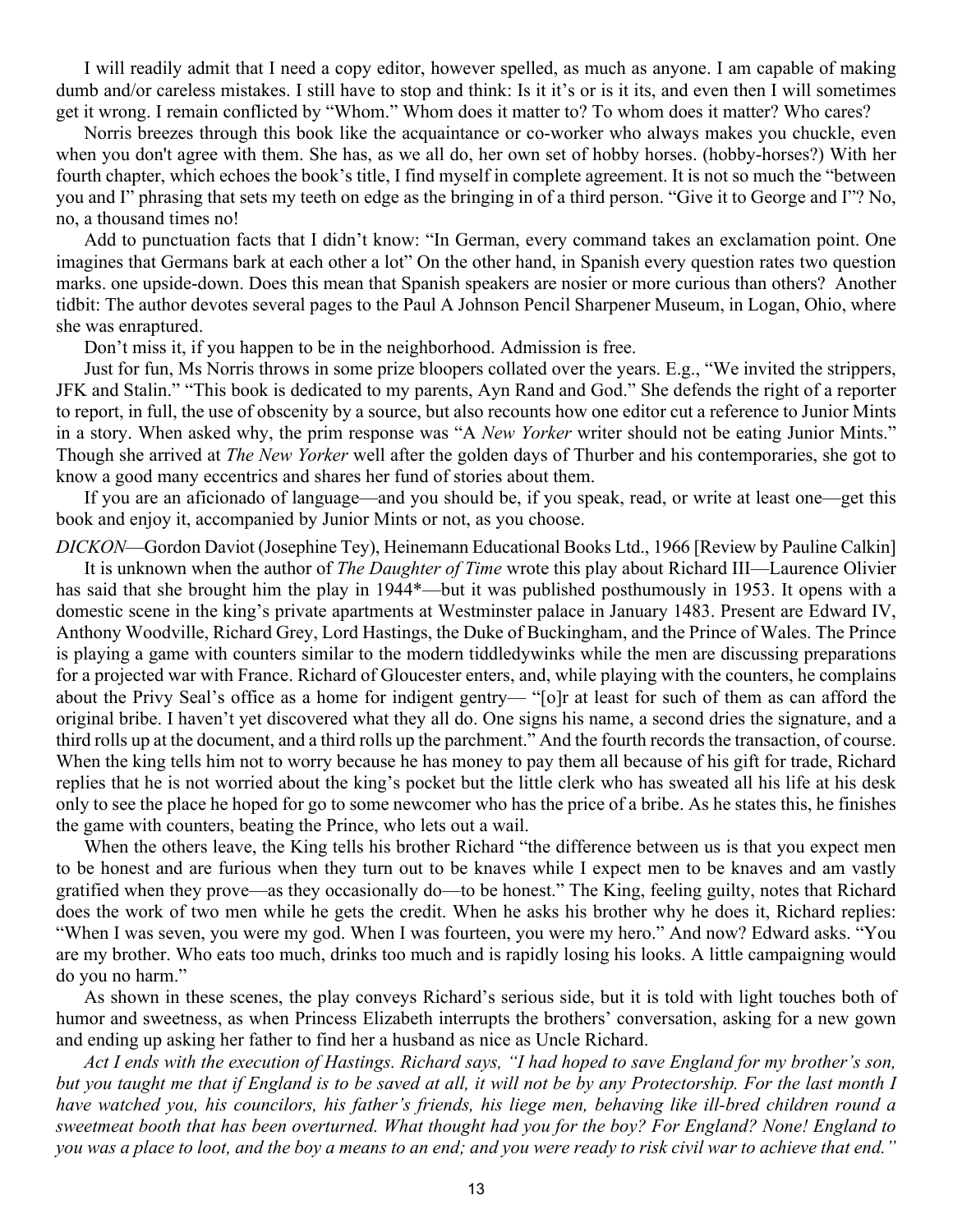<span id="page-13-0"></span>Act II opens when Richard as King is in Gloucester and receives a delegation of three guildsmen offering a coffer filled with gold. One of the men he recognizes as a man who fought by his side at Tewkesbury. When Buckingham appears on the scene, he is chagrined to learn that Richard has declined the gold. He begins plotting with Bishop Morton to overthrow Richard, and attempts to entice Lord Stanley into the plot. Stanley waffles again, as he did when asked to join with Hastings, repeating the refrain, "I have a family to think of."

After Buckingham's demise, the scene shifts to Nottingham Castle where a party is in progress. Queen Anne and Princess Elizabeth have taken a break from the festivities. Elizabeth is cheerful and not at all fazed by her relegation to the status of a king's bastard. Rather she hopes to find a husband who will want to marry her for her eyelashes instead of her rank—and certainly not a man with a pink beard by which she means, as Anne corrects her, a Scots red beard. Anne assures her that they will find her someone nice who will give her a thousand beautiful gowns to shine at parties as she was shining that night. When Elizabeth suggests that Anne does not really like parties, Anne responds, "To be honest, I never see a laden table but I think of the washing up." Anne then tells her story of her life as a kitchen maid and rescue by Richard, which just serves to fire Elizabeth's romantic imagination—until the scene is interrupted by the arrival of letters from Middleham with the news of the death of Richard and Anne's only son, Edward. What follows is a short, poignant scene in which Anne tells Richard she will not mind dying so much now because it was always Edward she was afraid to leave, and Richard will be able to have other sons. "I sometimes think that there is no cruelty like that of a kind woman," Richard can only exclaim in reply.

After Anne's death, Richard must confront the rumors that he poisoned her with intent to marry niece.

Elizabeth admits she has heard the rumors because "women have hair to be brushed."

"Men shave, but my barber didn't tell me that one," replies Richard.

Elizabeth is horrified that Richard intends to send her to Yorkshire—out of the world. (Her sentiment echoes that of her half-brother Richard Grey, who, when told at Stony Stratford that he is being sent to Middleham, protests that it is so boring there.) Richard promises that the first thing he will do on the field of victory will to be to send for her, an undeserving Cockney. They part with affection—not passion—with Elizabeth giving him St. Catherine's medal to wear.

The final scene takes places in Richard's tent on the morning of August 22, 1485.

Richard tells Lovell that he is afraid of the invisible. "I keep wondering who is going to be the traitor this time."

Counseling waiting for reinforcements, Lovell opines, "[t]here is no shame in being cautious."

Richard counters, "But there is shame in being afraid of shadows. If I am to be spend the rest of my life being ruled by what may not happen, I might as well be dead."

Richard will not sit on a hillock watching the battle as Tudor will, but is determined to die facing the enemy and that nothing that may be written about him in books can ever alter that.

With its clever dialogue and running jokes, this is a work easy to like. I have read several Ricardian plays recently: Nance Crawford's *King's Games;* John Birney's *The Other Richard III;* and Maxwell Anderson's *Richard and Anne,* and each has been impressive in its own way. While none of them can, of course, compete with Shakespeare's larger than life Richard, *Dickon* does show us a Richard on a more human scale: a portrait, sentimentalized though it is, of a decent man trying to do some good in the world.

\*See the article *Strutting and Fretting His Hour Upon the Stage* by Judge R. Weinsoft on the Richard III Society, American Branch website (r3.org—link to article on "Online Library Text & Essays page).

#### **[Contents](#page-0-0)**

# Domenico Mancini: de occupatione regni Anglie

© Annette Carson 2021

Since this article is intended for American Ricardians, I shall start by making a number of assumptions. First, you will know – or have read about – Domenico Mancini's unique report on events in England from the death of Edward IV to the coronation of Richard III.

Second, I hope you will be aware of a small book I published in 2015 – Richard's reburial year – entitled *Richard Duke of Gloucester as Lord Protector and High Constable of England*. It was the first dedicated analysis of Richard's authority and powers as the holder of these two offices, and it made clear the legal framework within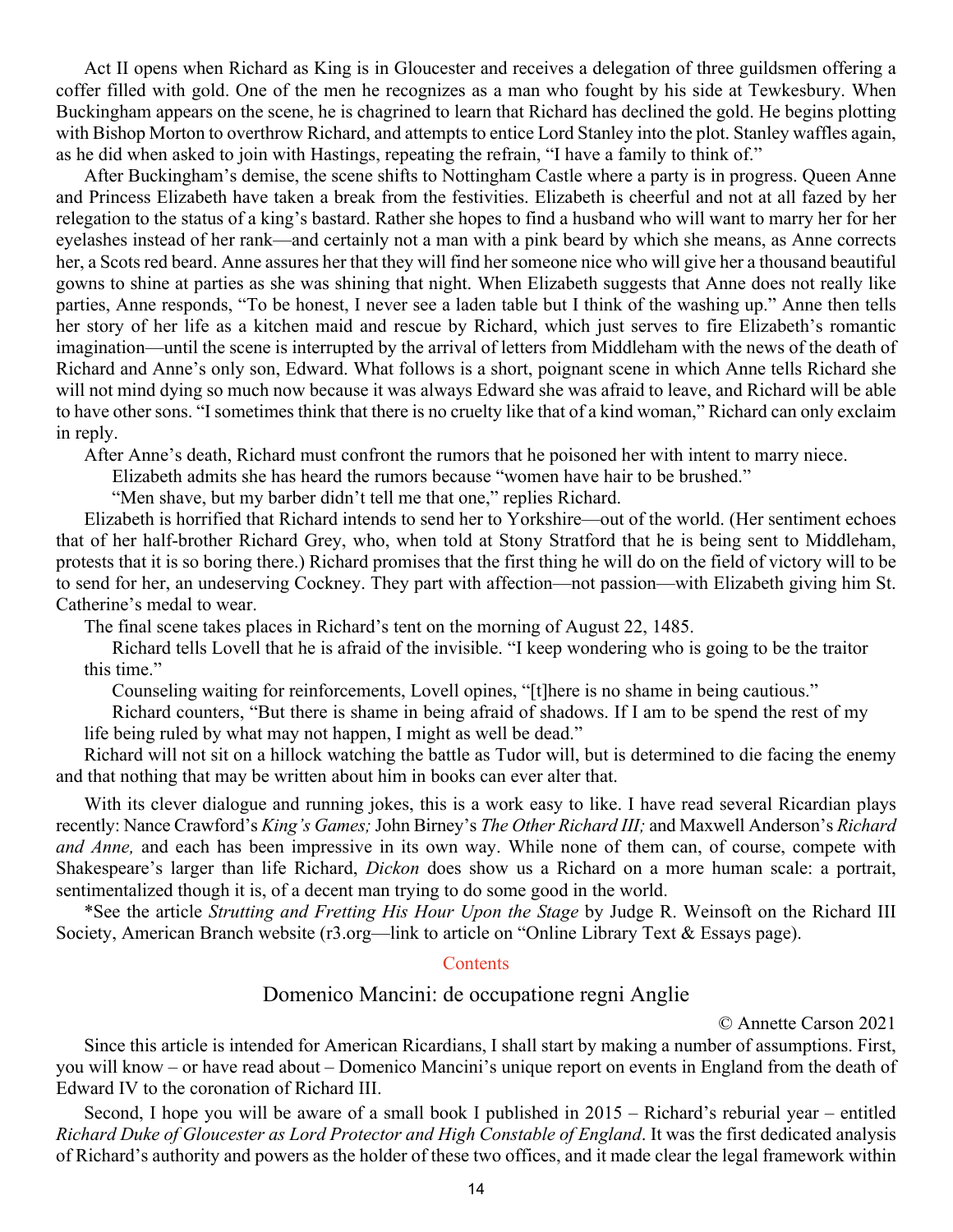which he acted. For many this may have seemed an arcane field of study. For others it refuted the widely-held charges levelled against him that he acted illegally, e.g. in his dealings with William Hastings and the Woodville group.

My argument is that history has relied too heavily on *foreign-born chroniclers* who wrote about Richard's England while being ignorant of her fifteenth-century legal, governmental and constitutional system. The office of the Lord Protector, invented in 1422, formed part of a uniquely English way of managing the situation when a king was a minor or otherwise incapable of personal rule. Foreigners like Domenico Mancini, Bernard André and Polydore Vergil managed to imprint a wrong-headed idea of the role of the Protector, which history has been happy to accept because it conformed to the view of Richard as tyrant bequeathed to us by the Tudor era.

For me it was important, for the sake of Richard's reputation, to bring the true facts to light about the Protector's *real* role, rather than allow the idea to continue that he was (allegedly) 'protector of his brother's children' – an idea that emanated from the above-named Franco-Italian trio. Accordingly, knowing that Mancini's brief document (less than 7,000 words in Latin) could be a good place to start, I mentioned in a note at the end of one of my articles that we could do with a more critical edition with a more accurate translation, perhaps sponsored by the Richard III Society.

I thought this an exciting project, as did several others including my late friend, your much-lamented President, Jonathan Hayes. The parent society, however, was not slow to disagree.

Yet it has long been known that the original edition of Mancini, published in 1936 by C.A.J. Armstrong, incorporates prejudiced and inaccurate translations. Members may recall the article to this effect by John Emmert in the *Ricardian Register* of Spring 1995. Among other critics, Jeremy Potter also took Armstrong to task in his book *Good King Richard?* in 1983. Of course, in the 1930s Richard III was viewed as a villain and murderer, views that Mr Armstrong shared with his contemporaries including Lawrence Tanner and William Wright who examined the bones in Westminster Abbey and declared them to be the sons of Edward IV. Worst of all, the title invented by Armstrong, 'The Usurpation of Richard III', was a deliberate mis-rendering of Mancini's words *de occupatione regni Anglie per Riccardum tercium*. Consider the consequences. As the one and only edition (so far) of this unique account, which is repeatedly cited by all historians when writing about Richard III, that word 'usurpation' has been perpetuated for 84 years.

I wasn't content with this. I was busy working on a book for Pen & Sword at the time, so I added a bequest to my will providing a bursary for a new edition of Mancini to be produced. But then the coronavirus arrived, locking us down and making us shield. To embark on the project myself seemed an excellent way of passing the time.

Few scholars, even Ricardians, have made the effort to analyse Mancini's *de occupatione* as a whole. So the field was open for a root-and-branch discussion of his attitudes and prejudices, his ignorance and reliance on informants (many of whom displayed a clear antipathy to the Yorkist court), and his baleful influence on those who constructed the Ricardian legend, not excepting Thomas More.

Anyone familiar with Mancini's text will have noticed that he had very woolly ideas about the government of England, despite his confident pronouncements on such topics as her laws of treason and her sovereign's relations with Parliament. In particular, his failure to grasp the proper role of the Protector had to be addressed. Mancini's ignorance led him to make a string of overstatements about the powers of the office, by which he indicated his belief that its holder was (in a term I had to invent) head of the English government. Mancini's very first reference to a protectorate asserts that in Edward IV's will he was reported to have appointed Richard 'Protector of his children and realm', the earliest known occurrence of this claim which has been endlessly repeated ever since. His original editor, Armstrong, failed to realize that Mancini was in error and compounded the problem with his inaccurate translation. So, when it fell to me to render into English what Mancini seemed to understand by the office of Protector, I had to use terms that indicated some kind of overall command of governance of the realm. This, of course, requires explaining at some length for readers whose knowledge of English history does not comprehend the actual role of Lord Protector as enacted by Parliament in 1422.

Mancini seemed to understand vaguely that 'Protector' was not the same as 'Regent', as may be deduced from one of his chapter synopses (Chapter Four) where, pursuant to his initial report that Richard was denied the office of Protector, he stated that the duke then took charge of the young king 'under pretext of forming a government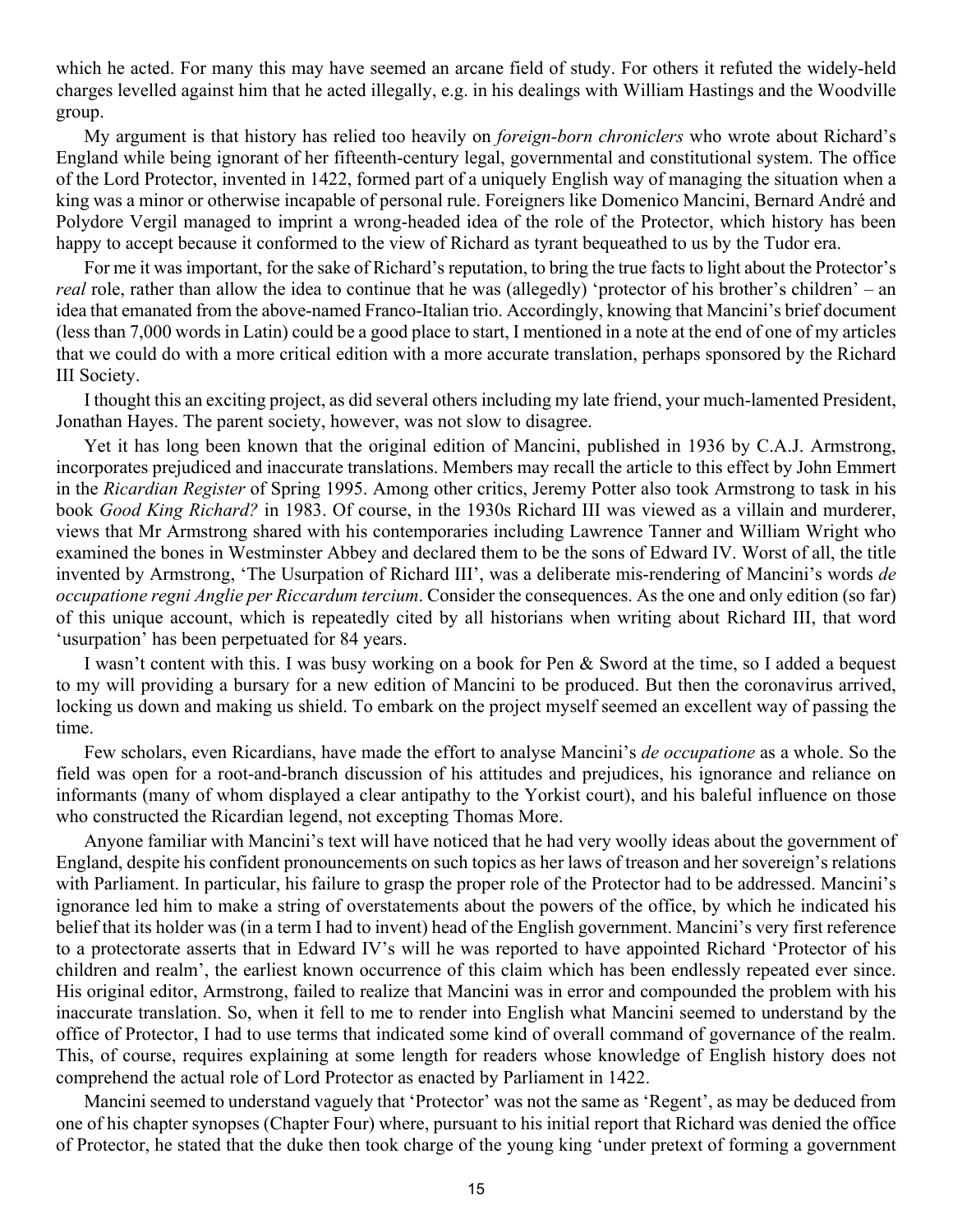and regency'. It puzzled me for some time that Mancini could have got things so wrong, until I hit on the answer: he was assuming a parallel with the French monarchy (a parallel he also assumes, in fact, in other contexts). In August that year Louis XI had died and been succeeded by a minor heir, an eventuality where the convention in France and all over the Continent was to appoint a regent, not uncommonly a female family member. Mancini had observed the actions of England's queen, mother of the child Edward V, by which she and her family, already having the young king in their guardianship, had convened the King's Council, swayed them to arrange an immediate coronation and reject a protectorate, while they proceeded to levy taxes, raise a fleet, recruit armed forces and requisition state funds. To a foreign visitor unfamiliar with English precedent, this complete take-over of the government upon the old king's death by the Woodvilles would have seemed an entirely normal state of affairs; and when he then saw Gloucester appear as their challenger, he presumed this to be the prize.

If you read my (revised) translation bearing this constantly in mind, you can much more easily follow Mancini's thought-processes as he describes Richard's ambitions mounting on what he sees as a gradually ascending scale – not that you would ever have realized it from the original translation. Space is insufficient to cover the entire story in detail here, but it can be tracked from his initial account of Edward's will appointing Richard as Protector, a statement from which Mancini never recants. Indeed, he confirms that position when he reports that Richard wrote letters to London asking no more than 'his brother's decrees'.

It is after the flight of the Woodvilles that Mancini's view of Richard's legitimacy changes for the worse: his 'first care' becomes 'to have himself proclaimed ... Protector or else head of government on behalf of the king and the realm'. We cannot know what he specifically meant by those last few words, *protector sive administrator regis et regni*, and nor, I'm sure, did Mancini himself with any certainty. It was sufficient merely to use a phrase that said he was self-appointed. Readers will have memories of the same phrase, 'he made himself Protector', used many times since 1483. Yet less often is Mancini's earlier evidence cited, to the effect that Richard's protectorate had been willed by Edward IV.

A new edition of Mancini needs to take into account the full gamut of his misapprehensions, of which there are multiple examples. It is especially important to make them clear now, since they were compounded by the old translation as first published. In my edition I have offered not only the first wholly new translation, but also an analytical Introduction addressing the problems outlined here together with many other aspects: e.g., the context of his composition, his authorial voice, the sources he relied on, and for good measure a range of often contradictory scholarly opinions. In 40 pages of notes the relevant historical background is supplied, as you would expect, including matters of record that were unknown to the previous editor, while eschewing the Tudor chroniclers which he routinely cited as authorities. The result aims to shed the light of 21st-century scholarship on Mancini's perceptions and misperceptions of England in 1483.

**Domenico Mancini: de occupatione regni Anglie** is another self-published paperback by Annette Carson in a limited edition and the cover price is £10. Sales are being handled by www.troubador.co.uk/bookshop which ships internationally, with a postage cost of £11 to the US and £11.70 rest of the world. Domenico Mancini - Troubador Book Publishing. You can also purchase on Amazon.

Editor's note: Members of the American Branch can still order a copy from Wayne Ingalls, membership chair at our cost of \$15 each. This includes shipping. Note: we made a bulk order of 75 books of which we have about 20 unsold copies. By purchasing bulk, we were able to



cut the overall cost by half per copy. If you are interested in obtaining a copy, please send an email to Wayne Ingalls at membership $@r3.org$ .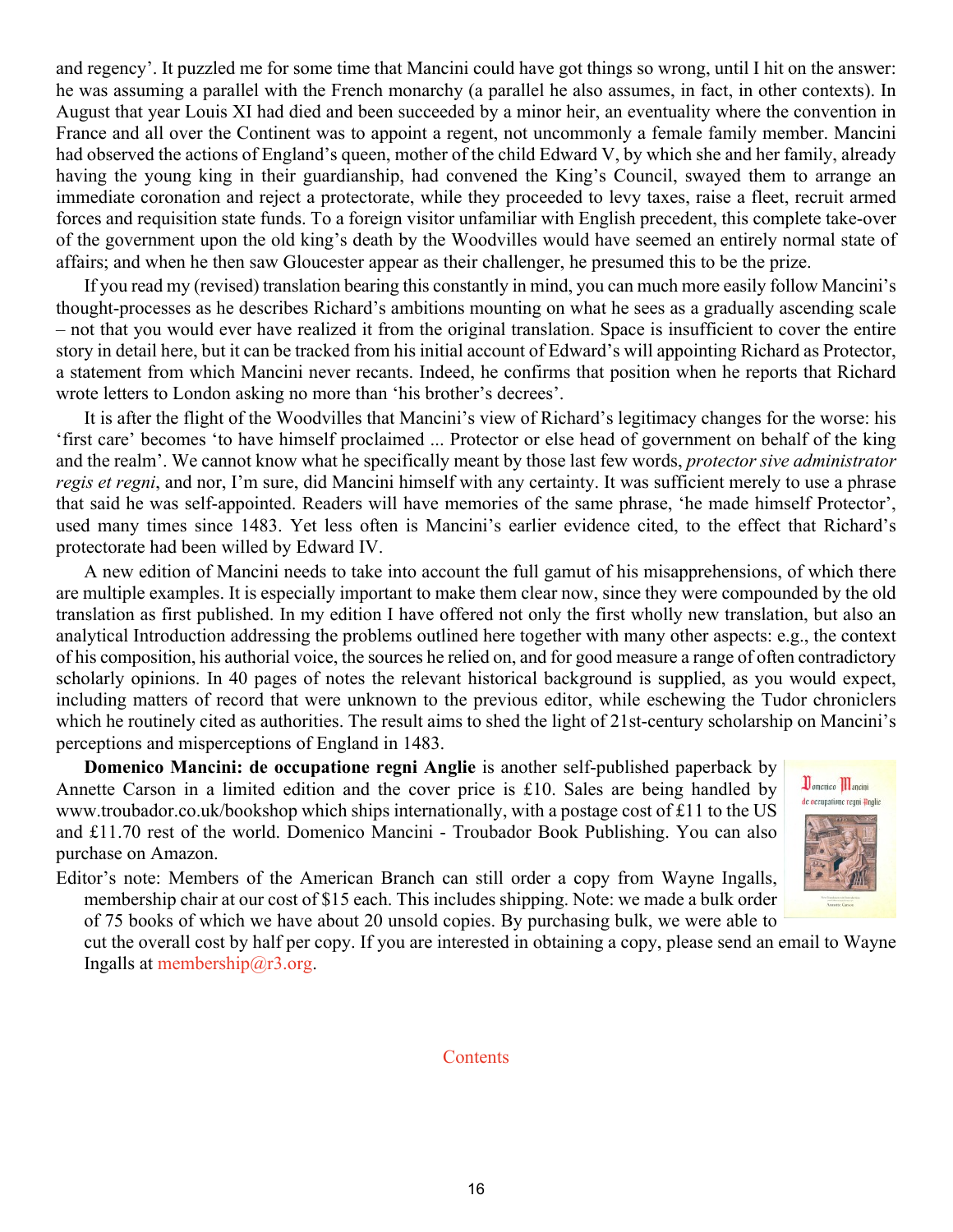# Board, Staff, and Chapter Contacts

#### <span id="page-16-0"></span>**EXECUTIVE BOARD**

CHAIRMAN: **Gil Bogner** [chairperson@r3.org](mailto:chairperson@r3.org)

VICE CHAIRMAN: **Susan Troxell** [vice-chair@r3.org](mailto:vice-chair@r3.org)

SECRETARY: **Justin Smith** secretary $(a)$ r3.org

TREASURER: **Deborah Kaback** [treasurer@r3.org](mailto:treasurer@r3.org) MEMBERSHIP CHAIRMAN: **Wayne Ingalls** [membership@r3.org](mailto:membership@r3.org)

IMMEDIATE PAST CHAIRMAN:

**Compton Reeves** immediate past chairman $@r3.org$ 

**COMMITTEES** CHAPTERS ADVISOR: **Nita Musgrave** [chapters@r3.org](mailto:chapters@r3.org) LIBRARIAN: Fiction: **Pauline Calkin** [fictionlibrary@r3.org](mailto:fictionlibrary@r3.org) LIBRARIAN: Research, **Susan Troxell** [researchlibrary@r3.org](mailto:researchlibrary@r3.org) LIBRARIAN: Articles/Audio-Visual/Archives

Library: **Andy Hart** [articlesavlibrary@r3.org](mailto:articlesavlibrary@r3.org)

RESEARCH OFFICER: **Compton Reeves** research officer@r3.org PUBLIC RELATIONS OFFICER: **Wayne Ingalls**

public relations officer@r3.org SALES OFFICER**: Bob Pfile** [sales@r3.org](mailto:sales@r3.org)

WEB CONTENT MANAGER: Open [webcontentmanager@r3.org](mailto:webcontentmanager@r3.org)

WEBMASTER: **Lisa Holt-Jones** webmaster $(a)$ r3.org

**REGISTER STAFF** EDITOR: **Joan Szechtman**  $info@r3.org$ ASSISTANT EDITOR: **Diana Rubino** [assistant\\_editor@r3.org](mailto:assistant_editor@r3.org) COPY EDITOR: **Ruth Roberts** copy editor $(a)$ r3.org RICARDIAN READING EDITORs: **Myrna Smith** & **Viviane Crystal** ricardian reading editor@r3.org If you are mailing printed matter, please email them for instructions on where to send it. **CHAPTER CONTACTS** \* **FLORIDA**: **William Gouveia**

[wgouveia@cfl.rr.com](mailto:wgouveia@cfl.rr.com)

**ILLINOIS: Janice Weiner** [jlweiner@sbcglobal.net](mailto:jlweiner@sbcglobal.net)

**MICHIGAN AREA: Larry Irwin** [fkatycdc@yahoo.com](mailto:fkatycdc@yahoo.com)

**NORTHWEST: Jim Mitchell** [ayorkist@yahoo.com](mailto:ayorkist@yahoo.com)

**NEW YORK-METRO AREA: Maria Elena Torres** [ejbronte@gmail.com](mailto:ejbronte@gmail.com) **TIDEWATER (VA): Bob Pfile**

[rpfile43@gmail.com](mailto:rpfile43@gmail.com)

**ARIZONA: Marion Low** [dickon3@cox.net](mailto:dickon3@cox.net) **ROCKY MOUNTAIN (CO): Dawn Shafer** dawn alicia shafer@yahoo.com

\*Chapter Notes:

If you do not see a chapter near you and you would like to reach out to other Ricardians in your area, please contact the Membership Chair at membership $@r3.$ org. She will circulate your email address to members in your area. If you later decide to go ahead and form a chapter, please contact the Chapters' Advisor a[t](mailto:chapters@r3.org.) chapters $(a)$ r3[.](mailto:chapters@r3.org.)org.

If you do not see your chapter listed here, please contact the Chapter's Advisor at chapters $(2r^3)$ .org and provide the current contact information.